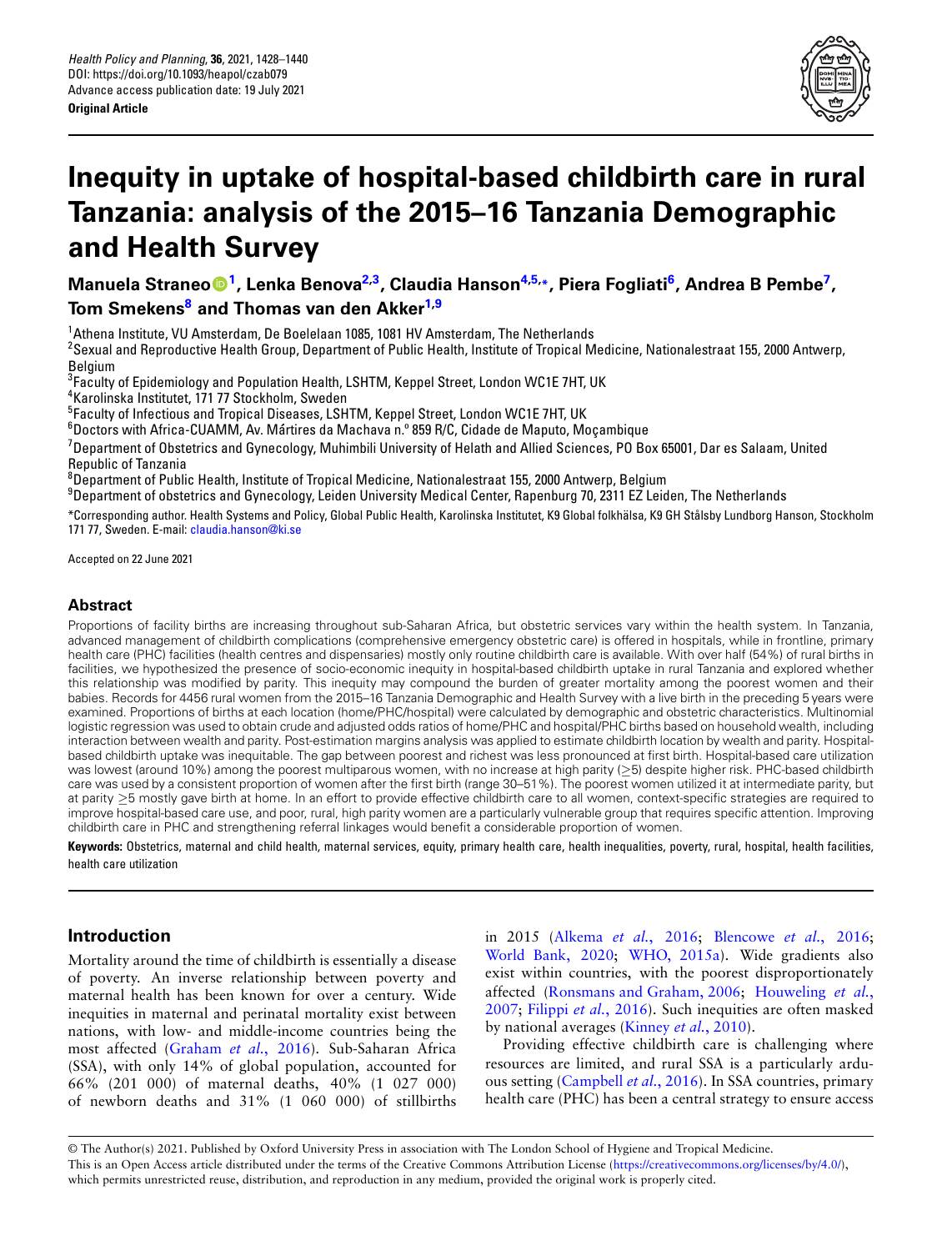#### **Key messages**

- *•* The proportion of facility births is increasing in rural Tanzania, but obstetric care at different levels of the health system varies. We hypothesized a differential use of hospitals for childbirth and assessed interaction between wealth and parity. Inequity in hospital-based childbirth care use may contribute to the burden of greater mortality among the poorest women and their babies.
- *•* Hospital-based childbirth care use was inequitable among women in rural Tanzania. The gap between the poorest and richest use was less pronounced among women at first parity. Uptake of hospital-based care was lowest (around 10%) among poorest multiparous women, remaining low at high parity (*≥*5) despite higher risk of complications and death.
- *•* Rural women's use of PHC childbirth care after the first birth was noteworthy, ranging between 30 and 51% depending on wealth and parity.
- *•* As part of efforts to reach all women with appropriate, timely care, strategies are required to improve uptake of hospital-based care particularly among poor, rural, high parity ones. Improving quality of childbirth care in PHC and referral linkages would benefit a substantial proportion of women.

to services, including intrapartum care, for rural popul[ations.](#page-12-0) [Tanzania, w](#page-12-0)ith a population of 59 million (2020) (World Bank, 2020), has been at the forefront of PHC development after independence with its f[ounding principles se](#page-10-2)[t out in the](#page-11-6) [Arusha Declaration in](#page-11-6) 1967 (Bustreo *et al.*, 2019; Dominicus and Akamatsu, 1989). A vision of high-quality [PHC for](#page-12-2) [all is expre](#page-12-2)ssed in current policy (Vision 2025) (Tanzania URO, 2000). PHC facilities are [dispensaries at village leve](#page-11-7)l and health centres at ward level (Tanzania MoHSW, 2015). Women can give birth at all levels of the health system, and childbirth in PHC facilities is encoura[ged for women with](#page-11-8) no known risk factors at onset of labour (Hanson *et al.*, 2015). In spite of a capillary PHC network, with 85% of the population living within 5 km from a facility, Tanzania's maternal mortality ratio in 2017 remained high at [524 per 100 00](#page-12-3)[0 live b](#page-12-4)irths (a reduction of 39% from 2000) (WHO, 2015b; 2019) and was among 10 countries worldwide with the highest ab[solute](#page-11-9) [numbers of](#page-11-9) maternal, newborn deaths and stillbirths (Lawn *et al*., 2016).

Obstetric care a[t different levels of the](#page-11-5) health system varies markedly in SSA (Campbell *et al.*, 2016). There is growing evidence that outcomes for mothers and their babies improve when women give birt[h in units offering hig](#page-11-10)[h-quality care,](#page-11-8) [not ju](#page-11-8)[st in any facility \(Ga](#page-11-11)brysch *et al.*, 2019; Hanson *et al.*, 2015; Lohela *et al.*, 2019). In Tanzania, advanced management of childbirth complications (including surgery and blood transfusions, equivalent to comprehensive emergency obstetric care [EmOC]) is available in hospitals, while lower-level, PHC facil[ities are generally able](#page-11-5) [to provide routine](#page-11-12) childbirth care only (Campbell *et al.*, 2016; Kruk *et al.*, 2016). Although dispensaries and health centres differ in size, number of beds and staffing levels, both types of facilities have similar obstetric capacity an[d often do not reach](#page-11-5) [a description of basi](#page-11-13)c EmOC facility (Campbell *et al.*, 2016; Hanson *et al.*, 2013). Challenges to the provision of high-quality obstetric care in lower-level facilities in Tanzania have been amply described and include ins[ufficient staffing, poor](#page-11-13) i[nfrastructure and low](#page-10-3) [birth volumes \(H](#page-11-14)anson *et al.*[, 2013;](#page-11-8) Benova *et al.*[, 2014;](#page-11-15) Kruk *et al.*[, 2014;](#page-10-4) Hanson *et al.*, 2015; Straneo *et al.*, 2014; Baker *et al.*, 2015). Although national efforts are underway to increase obstetric care in health centres up to comprehensive EmOC, at the time of analysis very few had been upgraded. Higher mortality among poorer women and their babies may be compounded by their reduced hospital-based childbirth care uptake, where higher-quality obstetric care is more commonly found.

Over the past decade, a shift from home to facility births has been described in SSA, with increasing proportions of women giving birth in facilities in rural and urban contexts a[nd across wealth gr](#page-11-16)[oups, and Tanzania](#page-11-17) is no exception (Montagu *et al.*, 2017; Doctor *et al.*, 2019). However, stro[ng socio-demographic differ](#page-11-18)e[ntials continue to be](#page-11-19) [repor](#page-11-19)t[ed \(Kyei-Nimakoh](#page-11-20) *et al.*, 2017; [Moyer and Mustafa,](#page-11-5) 2013; [Gabrysch a](#page-12-5)[nd Campbell, 2009;](#page-11-21) Campbell *et al.*, 2016; Virgo *et al.*, 2017; Dunlop *et al.*, 2018). There is limited information on how socio-economic groups uptake obstetric care at different levels of the health system. Within the background of a renewed discussion of the most efficient configuration of childbirt[h care from an equ](#page-11-12)i[ty, quality and cost-efficiency per](#page-11-22)[spective \(Kruk](#page-11-23) *et al.*, 2016; [Hanson an](#page-11-24)d Schellenberg, 2019; Kruk *et al.*, 2018; Roder-DeWan, 2020), we aimed to estimate the levels of use of hospital-based childbirth care in rural Tanzania and its association with women's socio-economic status. Given the association of poverty and high parity, and the latter's implications for obstetric care, we investigated whether the association between wealth and hospital-based childbirth depended on parity.

# **Methods**

# Study setting

In Tanzania, the most recent (2015–16) Demographic and Health Survey (DHS) estimated that 63% of births in the 5-year period preceding the survey took place in health facilities (54% in rural and 86% in urban areas) (Tanzania MoHCDGEC, 2016). In the same period, there were 6790 facilities (including public, faith-based, parastatal [and pri](#page-11-7)[vate\), from which 257 \(3.8%\) were hospitals \(Tanzania](#page-11-7) [MoHSW, MoHMZ, National Bureau of Statistics \[NBS\],](#page-11-7) [Office of](#page-11-7) the Chief Government Statistician [OCGS], and ICF, 2015). There were an estimated 12 million women of reproductive age and approximately 1.9 million births in 2015.

#### Data and population

Data from the 2015–16 Tanzania DHS were used. DHS are cross-sectional, nationally representative surveys of households, with women of reproductive age (15–49 years) selfreporting on the use of reproductive and maternal healthcare. Approximately 12 500 households were visited, and 13 000 women interviewed. Records of women living in rural areas in mainland Tanzania were used in this analysis, if they reported a live birth in the 5 years preceding the survey. Classifica[tion as 'rural' in DHS was based on census](#page-12-6) enumeration units (Tanzania NBS and Zanzibar OGCS, 2013).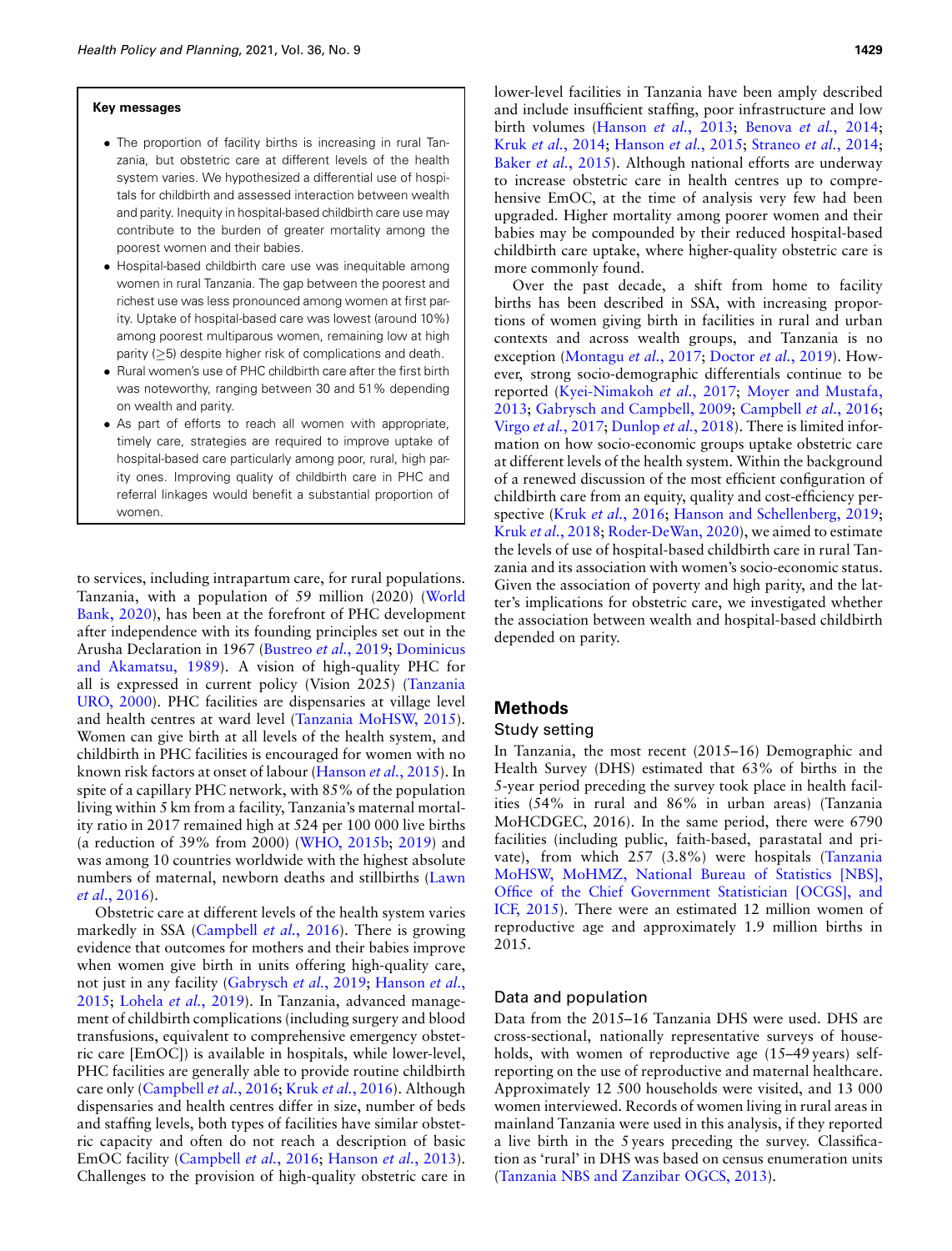## **Definitions**

The outcome variable was the location of the most recent live birth, in three categories: home (respondent's home, other home and en route to provider), PHC facility (dispensary, health centre, maternity home and 'other facility') and hospital (district, regional, referral or tertiary/university). All public and private (non-profit/profit) PHC facilities and hospitals were included.

*Socio-economic status (SES)*: In [DHS, SES is based on avail](#page-12-7)[abilit](#page-12-7)y of durable household assets (Vyas and Kumaranayake, 2006). A wealth score is generated for each sampled household using principal component analysis and the households are then subdivided into equal-size wealth quintiles. Distribution of wealth is uneven across different contexts, with the highest (wealthiest) SES quintile households underrepresented in rural contexts. In rural Tanzania (DHS 2015– 16), there were only 14.6% and 2.5% women in Quintile 4 (richer) and Quintile 5 (richest), respectively. Thus, for the purpose of this analysis, the two highest wealth quintiles were merged, resulting in the creation of four wealth groups (poorest, poorer, middle and wealthiest). The terms richest/wealthiest refer to relative wealth in a poor, rural context, thus indicate women from the least poor households. To analyse the interaction of SES and parity, a binary SES variable was created, by generating two equal groups based on wealth scores (wealth score < median recoded as poorer, wealth score *≥* median coded as richer 50%).

*Parity group* refers to a woman's parity at index pregnancy (0, 1[–2, 3–4 and](#page-11-25) *≥*5). Grand multiparity was defined as parity *≥*5 (Mgaya *et al.*, 2013).

*Maternal age at index birth* was coded in 5-year age groups, grouping categories at the extremes of age because they had fewer than 100 observations (*≤*19, 20–24, 25–29, 30–34, 35–39 and *≥*40 years). The 20–24 years' group was used as reference.

*Maternal education* was recoded into three categories: no education, completed primary and completed secondary or higher.

*Marital status* at survey was recoded into currently married/cohabiting and not currently married/cohabiting.

*Zone of residence:* Tanzania is divided into 21 administrative regions, grouped into eight zones (Tanzania MoHCDGEC, MoH [Zanzibar], and ICF, 2016). We used the eight zones to account fors[ub-national variation in](#page-10-5) outcomes and service availability (Armstrong *et al.*, 2016). All eight zones include rural areas; the Eastern zone includes the Dar es Salaam urban conglomerate.

*Antenatal care (ANC) for the index pregnancy* was categorized into no visits, 1–3 visits and *≥*4 visits.

Other obstetric characteristics studied were the following: multiple index birth, a previous birth in the recall period by Caeserean section (CS), death of a previous child (born in the recall period) aged 1–12 months, death of a previous child (born in the recall period) aged <1 month, a short preceding birth interval (*≤*12 months).

# Statistical analysis

Analysis was performed using STATA IC 15 software. Complex survey design and non-response (stratification, clustering and survey weights) were accounted for using svyset commands. Characteristics of the sample were analysed with proportions and 95% confidence intervals (CIs) of outcome and exposure variables. There were no missing data for the variables examined. Proportions of subgroups of women at each level of outcome (hospital/PHC/home birth) for each exposure variable were examined using bivariate analysis. As the interaction between SES and parity was of interest, the proportion of women giving birth at each location by combinations of parity levels and a binary SES variable (poorer/richer) were determined. Associations between the outcome variable and dependent variables (demographic, geographical characteristics, SES, ANC care received and available obstetric factors) were assessed in bivariate analysis. Variables which were significant at *P* <0.05 level in bivariate analysis were included in the final multivariable model. Multinomial logistic regression was used as the outcome variable had three categories, thus allowing to include all births in one model. The baseline outcome was birth in PHC, thus the model produced odds ratios (ORs) of home vs PHC and hospital vs PHC birth. In the final multivariable model, we tested for an interaction between SES and parity group. We calculated the margins to obtain predicted percentages of women giving birth at each of the three locations, depending on their SES and parity group combination. Results were used to calculate the difference or gap in hospital or PHC uptake for birth between the wealthiest and poorest women.

## Ethical approval

The DHS receive government permission, use informed consent and assure respondents of confidentiality. Permission to use the dataset for the purpose of this analysis was obtained from the DHS programme.

#### **Results**

#### Population characteristics

Observations of 4456 women living in rural mainland Tanzania and the circumstances of their most recent live birth in the 5 years preceding the survey were included in the analysis. Home birth was reported by 41% of women and a slight majority reported a facility birth (59%): 35% in PHCs and 24% in hospitals. Women from the wealthiest households were under-represented, with only 17% in the highest group compared with 28% in the lowest. Approximately one in five women was nulliparous at index birth (22%), while 25% had parity five or higher. Background characteristics are summarized in Supplementary Table S1.

Results of bivariate analysis are reported in Table 1. The percentage of rural women using hospitals for childbirth increased with higher SES, from 16% in the poorest group to 45% in the wealthiest. PHC births also rose with increasing wealth, although less steeply than hospital births. As parity increased, hospital births reduced sharply, while PHC births had a less clear trend across SES and parity and varied only marginally at around one-third of births. Hospital births increased with higher maternal age, maternal education and number of ANC visits. There was a wide variation in hospital births across the eight zones, ranging from 16% in the Lake Zone to 39% in the Southern Highlands. PHC facilities provided a substantial proportion of childbirth care in rural areas of all zones (range 23–48%, median 38%).

Examining SES and parity together, hospital births were more frequent in women from wealthier households in all parity groups, with percentages reducing as parity increased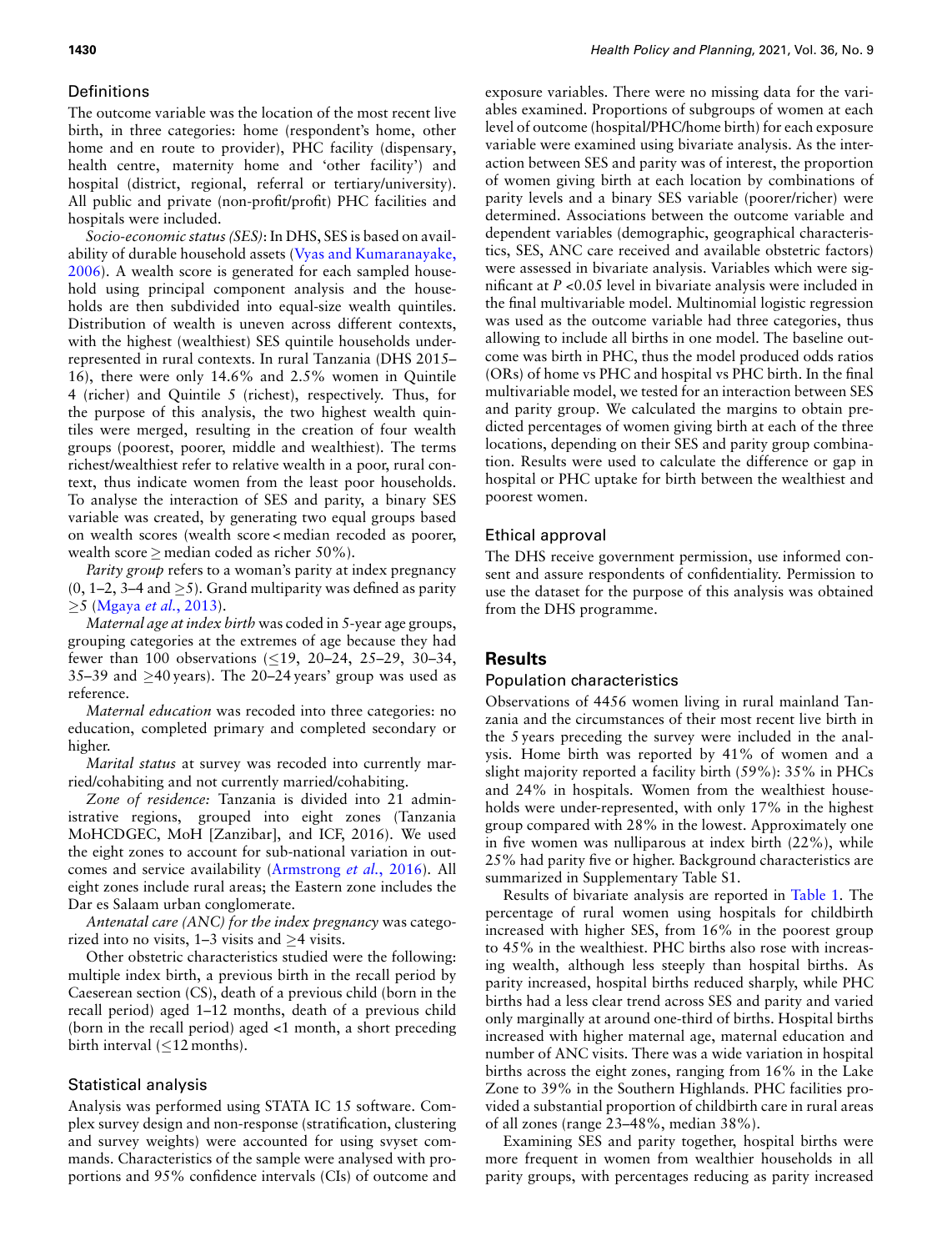|                                     |                              |                    | Home births             |                    | PHC facility births                  |                  | Hospital births              |
|-------------------------------------|------------------------------|--------------------|-------------------------|--------------------|--------------------------------------|------------------|------------------------------|
| Variable                            | Women in category (%)        | Number             | ට්<br>% (95%            | Number             | $% (95\% \text{ CI})$                | Number           | $\widehat{\sigma}$<br>% (95% |
| <b>SES</b>                          |                              |                    |                         |                    |                                      |                  |                              |
| Poorest                             | 1351 (29.3)                  | 742                | 55.5 (50.5–60.3)        | 413                | 29.1 (25.4-33.0                      | 196              | 15.5 (12.3-19.1)             |
| Poorer                              |                              | 559                | 45.7 (41.5-50.0)        | 467                | $36.5(32.7-40.5)$                    |                  | $17.8(14.9 - 21.1)$          |
| Medium                              | $1239(28.4)$<br>$1104(25.2)$ | 383                | 35.5 (31.1-40.1         | 448                | $39.7(35.5 - 44.0)$                  | 213              | $24.9(21.5-28.6)$            |
| Wealthiest                          | 762 (17.1)                   | 131                | 18.1 (14.1–23.0)        | 288                | 36.9 (31.9-42.2                      | 343              | 45.0 $(39.4 - 50.7)$         |
| Parity                              |                              |                    |                         |                    |                                      |                  |                              |
| $\circ$                             | 963 (22.2)                   | 245                | 25.6 (22.2-29.4)        | 333                | 32.9 (29.2-36.8)                     | 385              | 41.5 (37.1-46.1)             |
|                                     | 1342 (30.6)                  | 537                | 40.6 (36.4-45.1)        | 514                | $37.3(33.5 - 41.3)$                  | 291              | 22.1 (19.0–25.5)             |
| 24                                  | 1057(23.6)                   | 475                | 45.4 (41.1-50.0         | 410                | 38.9 (35.0-42.9                      | 172              | $15.7(12.9 - 18.9)$          |
| $\lesssim$                          | 1094(23.6)                   | 558                | $52.7(48.2 - 57.2)$     | 359                | $30.9(27.5 - 34.6)$                  | 177              | $16.4(13.6-19.6)$            |
| Maternal age at index birth (years) |                              |                    |                         |                    |                                      |                  |                              |
| $rac{19}{2}$                        | 743 (17.6)                   | 241                | 32.0 (27.7-36.6)        | 280                |                                      |                  | 31.8 (27.2-36.8)             |
| $20 - 24$                           | 1124 (25.0)                  | 459                | 41.6 (37.7-45.7         | 412                | 36.2 (32.0–40.7)<br>35.7 (32.1–39.4) | 223<br>253       | 22.7 (19.6-26.1)             |
| $25 - 29$                           | 946 (21.2)                   | 400                | 42.9 (38.2-47.8)        | 343                | 35.7 (31.6-40.0)                     | 203              | 21.4 (18.0-25.2)             |
| $30 - 34$                           | 744 (16.3)                   | 321                | 43.9 (38.7-49.3)        |                    | 33.4 (28.9-38.1                      |                  | 22.7 (18.9-27.1)             |
| $35 - 39$                           | 594 (13.1)                   | 249                | 43.7 (38.2-49.4         | 258<br>228         | 35.7 (30.8-41.0                      |                  | $20.6(16.4 - 25.4)$          |
| 40-49                               | 305 (6.8)                    | 145                | $47.9(41.4 - 54.5)$     |                    | $32.3(26.8-38.4)$                    | 117              | 19.7 (15.2-25.3)             |
| Maternal education at survey        |                              |                    |                         |                    |                                      |                  |                              |
| No education                        | 1054 (23.8)                  | 577                | $54.7(49.8 - 59.5)$     | 343                | 32.5 (28.7-36.7                      | 134              | $12.8(10.2 - 15.9)$          |
| Completed primary                   | 3028(67.5)                   | 1191               | 40.2 (37.0-43.5         | 1120               | 35.6 (32.9-38.5)                     | 7174<br>174      | 24.2 (21.6-27.0)             |
| Secondary and above                 | 374(8.7)                     | 47                 | $13.1(9.6 - 17.7)$      | 153                | 38.9 (33.1-45.0)                     |                  | 48.0 (41.7–54.4)             |
| Marital status at survey            |                              |                    |                         |                    |                                      |                  |                              |
| Currently married or cohabiting     | 3695 (82.9)                  | 1548               | 43.6 $(39.1 - 46.1)$    | 1334               | 35.0 (32.4-37.8)                     | 813              | $22.4(20.0 - 25.1)$          |
| Not currently married or cohabiting | 761 (17.1)                   | 267                | 35.1 (30.5-40.0         | 282                | 35.9 (31.6-40.5)                     | 212              | $29.0(24.8-33.6)$            |
| Zone of residence                   |                              |                    |                         |                    |                                      |                  |                              |
| Western                             | 515 (14.0)                   | 255                | $50.1(39.4 - 60.9)$     | 170                | $31.8(24.3 - 40.4)$                  | $\overline{6}$   | 18.1 (11.8-26.6)             |
| Northern                            | 420 (10.1)                   | 164                | 40.7 (28.7-54.0         | 95                 | 22.6 (16.8-29.8)                     | 161              | $(26.1 - 48.6)$<br>36.6      |
| Central                             | 569 (14.0)                   | 246                | 41.6 (32.6-51.2         | 165                | 31.1 (24.4-38.8)                     | 158              | $27.3(20.9 - 34.8)$          |
| Southern Highlands                  | 394 (6.0)                    |                    | 14.3 (7.2–26.6)         |                    | 46.3 (34.9-58.0)                     |                  | $(30.1 - 49.5)$<br>39.4(     |
| Southern                            | 273(5.5)                     |                    | $19.5(12.5-29.0)$       |                    | 47.6 (39.5-55.8)                     |                  | $33.0(25.3 - 41.7)$          |
| Southern West Highlands             | 588 (11.0)                   | <b>3556</b><br>356 | 37.5 (27.9-48.1         | 189<br>128<br>1487 | 43.5 (34.1-53.3                      | $\frac{157}{77}$ | 19.1 (12.9–27.3)             |
| Lake                                | 1440 (32.3)                  |                    | $51.2(46.4 - 55.9)$     |                    | $32.6 (28.8 - 36.5)$                 | 221              | $(13.0 - 20.3)$<br>16.3(     |
| Eastern                             | 257(7.1)                     | $\overline{5}$     | $(15.7 - 36.5)$<br>24.6 | 127                | 47.8 (35.9-60.0)                     | 69               | $(19.1 - 38.2)$<br>27.6      |
|                                     |                              |                    |                         |                    |                                      |                  | (continued)                  |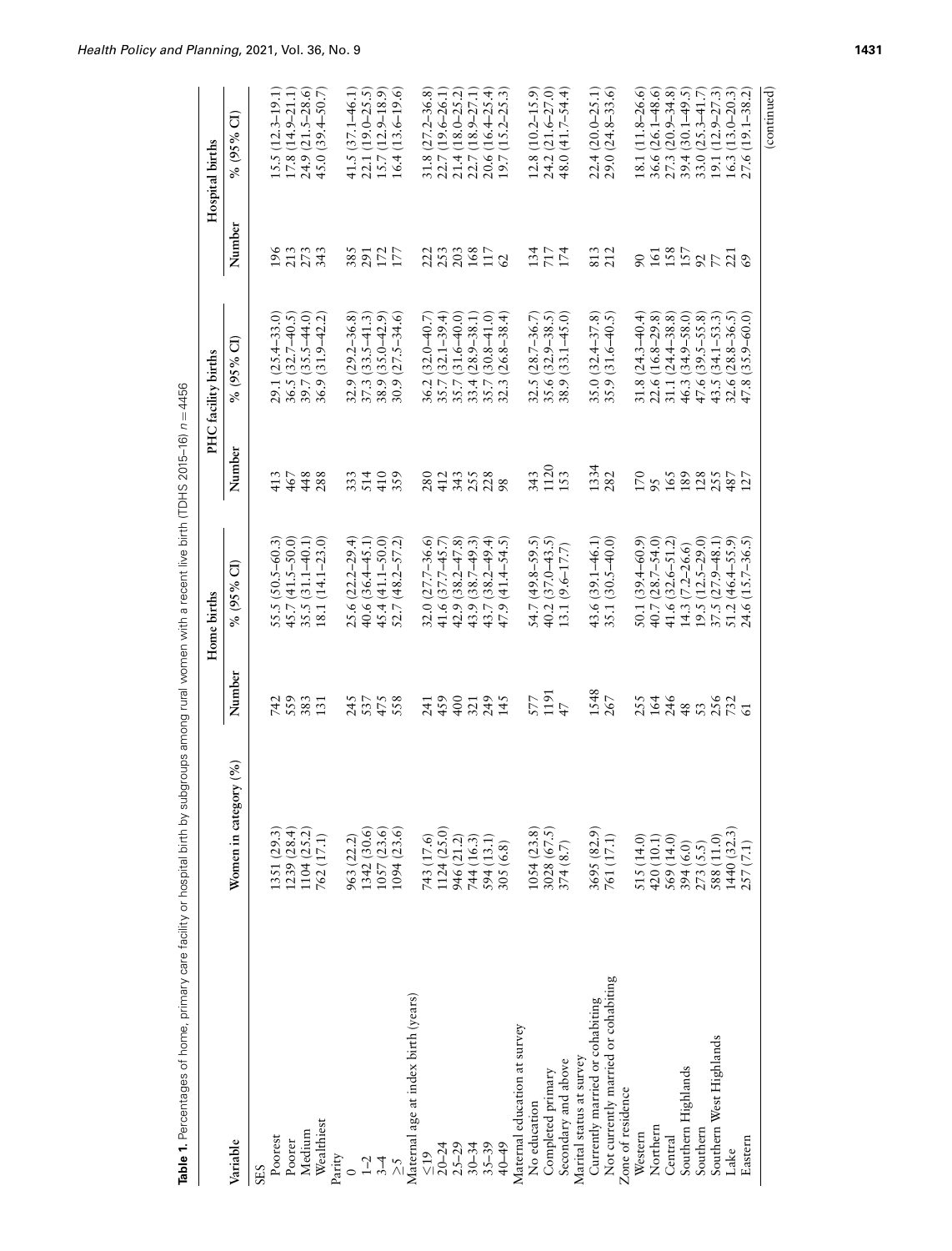| Table 1. (Continued)                                             |                                                                                                              |                                          | Home births                                  |                   | PHC facility births                                                                     |                   | Hospital births     |
|------------------------------------------------------------------|--------------------------------------------------------------------------------------------------------------|------------------------------------------|----------------------------------------------|-------------------|-----------------------------------------------------------------------------------------|-------------------|---------------------|
| Variable                                                         | Women in category (%)                                                                                        | Number                                   | % (95% CI)                                   | Number            | % (95% CI)                                                                              | Number            | % (95% CI)          |
| Antenatal visits                                                 |                                                                                                              |                                          |                                              |                   |                                                                                         |                   |                     |
| None                                                             |                                                                                                              | $\overline{8}$                           | $77.7(68.3 - 84.9)$                          | $\overline{4}$    | $13.9(7.8-23.5)$                                                                        |                   | $8.5(3.9 - 17.5)$   |
| $1 - 3$                                                          |                                                                                                              | 1088                                     | 46.9 (42.9-51.0)                             | 783<br>819        | 32.4 (29.2-35.8)                                                                        | 473<br>545        | $20.7(18.1 - 23.5)$ |
| $\lambda$                                                        | $99 (2.3)$<br>2344 (52.4)<br>2013 (45.4)                                                                     | 649                                      | $33.0(29.7 - 36.4)$                          |                   | $39.4(36.5 - 42.4)$                                                                     |                   | $27.6(24.7-30.8)$   |
| Index pregnancy was multiple                                     |                                                                                                              |                                          |                                              |                   |                                                                                         |                   |                     |
| $\frac{1}{2}$                                                    |                                                                                                              | $\frac{1783}{32}$                        | 41.3 $(38.1 - 44.6)$                         | 1591<br>25        | $35.4(32.8 - 38.0)$                                                                     |                   | 23.4 (20.9-26.0)    |
| Yes                                                              | $\begin{array}{c} 4371 \, (98.0) \\ 85 \, (2.0) \end{array}$                                                 |                                          | 40.6 $(29.4 - 53.0)$                         |                   | 26.4 (17.6-37.5)                                                                        | 997<br>28         | $33.0(22.8-45.1)$   |
| Previous birth was by CS                                         |                                                                                                              |                                          |                                              |                   |                                                                                         |                   |                     |
| No or no previous birth                                          | $\begin{array}{c} 4428\, (99.1) \\ 28\, (0.6) \end{array}$                                                   | $\begin{array}{c} 1811 \\ 4 \end{array}$ | 41.5 $(38.2 - 44.8)$                         | $1612$<br>4       | $35.3(32.7-37.9)$<br>$17.0(6.1-39.5)$                                                   | $\frac{1005}{20}$ | 23.3 (20.9-25.9)    |
|                                                                  |                                                                                                              |                                          | $13.9(5.1 - 32.9)$                           |                   |                                                                                         |                   | $69.1(47.9 - 84.4)$ |
| Short previous birth interval<br>(≤12 months)                    |                                                                                                              |                                          |                                              |                   |                                                                                         |                   |                     |
|                                                                  |                                                                                                              |                                          |                                              |                   |                                                                                         |                   |                     |
| No or no previous birth                                          |                                                                                                              | $1791$<br>$24$                           | 41.2 (38.0-44.5)                             | $\frac{1601}{15}$ | $35.2(32.6 - 37.8)$                                                                     | $\frac{1018}{7}$  | 23.6 (21.2-26.2)    |
|                                                                  | $\begin{array}{c} 4410\,(99.1) \\ 46\,(0.9) \end{array}$                                                     |                                          | 51.6 (36.0-66.9)                             |                   | 33.1 (19.5–50.3)                                                                        |                   | $15.3(7.2-29.7)$    |
| Death of newborn preceding index                                 |                                                                                                              |                                          |                                              |                   |                                                                                         |                   |                     |
| birth                                                            |                                                                                                              |                                          |                                              |                   |                                                                                         |                   |                     |
| No or no previous birth                                          | $4377(98.0)$<br>$79(2.0)$                                                                                    | $\frac{1783}{32}$                        | 41.3 $(38.1 - 44.6)$                         | 1586<br>30        | $35.1(32.6 - 37.8)$                                                                     | $\frac{1008}{17}$ | 23.6 (21.2-26.2)    |
|                                                                  |                                                                                                              |                                          | 38.5 (27.4–51.0)                             |                   | 38.1 (26.7-51.0)                                                                        |                   | 23.4 (14.2-36.0)    |
| Death of child born before                                       |                                                                                                              |                                          |                                              |                   |                                                                                         |                   |                     |
| ndex birth aged >1 month and                                     |                                                                                                              |                                          |                                              |                   |                                                                                         |                   |                     |
| $<12$ months                                                     |                                                                                                              |                                          |                                              |                   |                                                                                         |                   |                     |
| ž                                                                | 4372 (98.0)                                                                                                  | 1771                                     | $41.0(37.8 - 44.4)$                          |                   | $35.3(32.7 - 37.9)$                                                                     | 1012              | $23.7(21.3 - 26.3)$ |
| Yes                                                              | 84 (2.0)                                                                                                     | $\frac{4}{3}$                            | 53.3 (41.1-65.1)                             | $\frac{1589}{27}$ | 31.1 (21.2-43.1)                                                                        | $\overline{13}$   | $15.6(8.6-26.7)$    |
|                                                                  |                                                                                                              |                                          |                                              |                   |                                                                                         |                   |                     |
| Poorer 50%<br>Parity by SES $(n = 4456)$<br>Parity 0 $(n = 963)$ |                                                                                                              | 145                                      | $34.2(28.4 - 40.6)$                          | 142               | $32.6(27.3 - 38.4)$                                                                     | 125               | $33.2(26.5 - 40.7)$ |
|                                                                  |                                                                                                              | 100                                      |                                              |                   | 33.1 (28.2-38.4)                                                                        |                   | $47.9(42.5 - 53.4)$ |
| Richer 50%<br>Poorer 50%<br>Parity $1-2$ $(n = 1342)$            |                                                                                                              | 337                                      | $19.0 (15.1 - 23.6)$<br>$53.7 (48.4 - 59.0)$ |                   |                                                                                         |                   | $10.7(8.1 - 14.1)$  |
| Richer 50%                                                       |                                                                                                              | 200                                      | $29.2(24.3-34.7)$<br>$58.7(53.2-64.0)$       | 191<br>238<br>170 | $\begin{array}{c} 35.5 (30.8-40.6) \\ 38.8 (33.7-44.2) \\ 31.4 (27.0-36.4) \end{array}$ | $\frac{260}{720}$ | $32.0(27.5 - 36.8)$ |
| Poorer 50%<br>Parity $3-4$ ( $n = 1057$ )                        |                                                                                                              | 303                                      |                                              |                   |                                                                                         |                   | $10.0(7.4-13.3)$    |
| Richer 50%                                                       |                                                                                                              | 172<br>366                               | 32.5 (27.3-38.1                              | 240               | 46.3 (40.7-52.0)                                                                        | 112               | 21.3 (17.1-26.1)    |
| Poorer 50%<br>Parity $\geq 5$ ( $n = 1094$ )                     |                                                                                                              |                                          | 59.1 (53.6-64.4)                             |                   | $27.4(23.1 - 32.0)$                                                                     | 83                | $13.6(10.5 - 17.4)$ |
| Richer 50%                                                       | 412 (43.5)<br>551 (56.5)<br>647 (46.5)<br>695 (53.5)<br>533 (49.5)<br>524 (50.5)<br>636 (57.8)<br>458 (42.2) | 192                                      | 44.0 (38.4–49.9)                             | 187<br>172        | $35.8(30.9 - 41.0)$                                                                     |                   | $20.2(16.3 - 24.8)$ |
|                                                                  |                                                                                                              |                                          |                                              |                   |                                                                                         |                   |                     |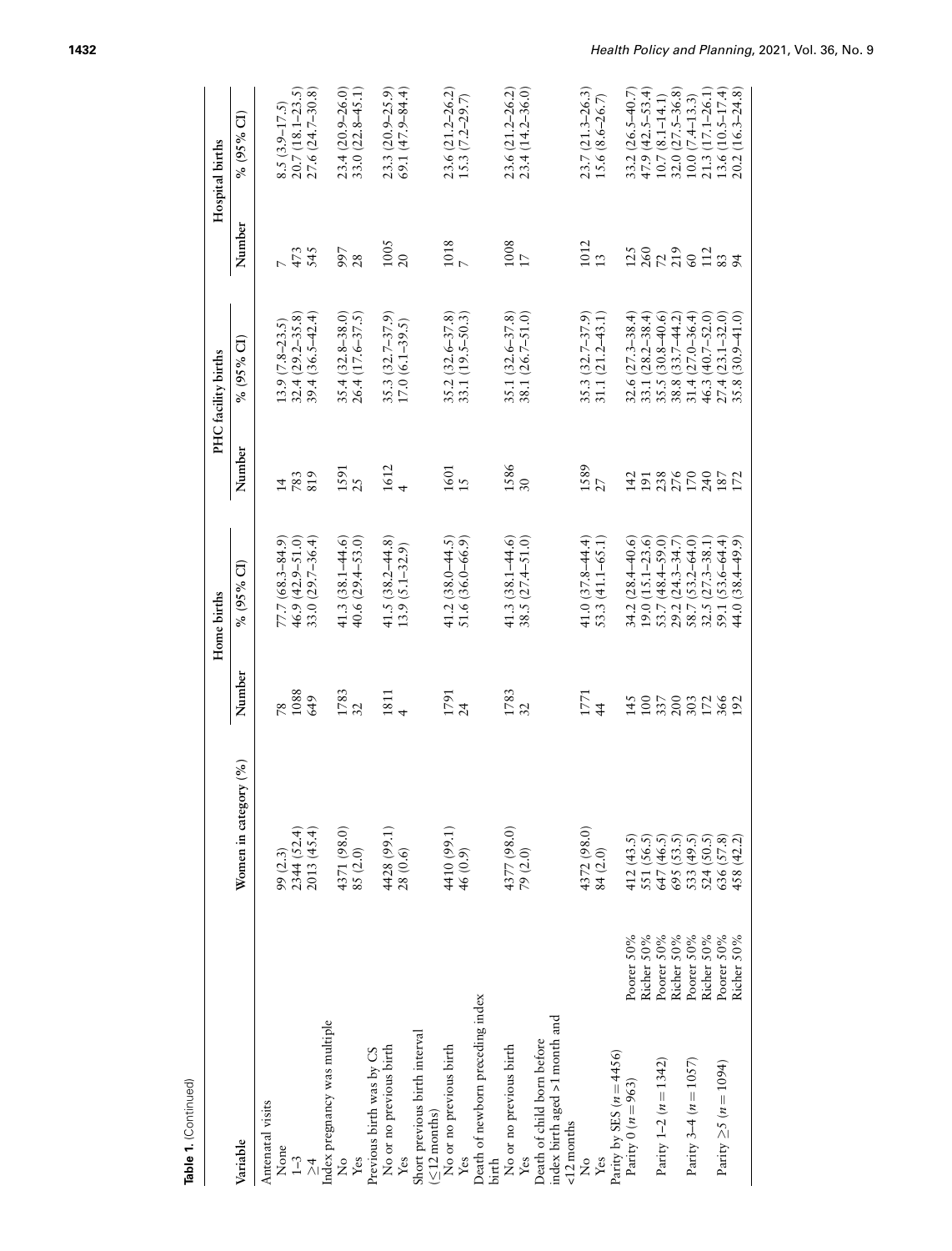across all wealth groups. The drop of hospital use for childbirth was seen among poorer women already at Parity 1–2, while among wealthier women, this reduction was seen at Parity 3–4. Despite the decrease, the percentage of births in hospitals remained higher among wealthier than poorer women in all parity groups. The gap between the poorest and wealthiest women in hospital births was greatest at Parity 1–2 (Supplementary Graph 1).

#### Logistic regression

Results of bivariate and multivariate logistic regression are reported in Table 2.

In adjusted analysis, compared with women from the poorest households' group, all wealthier women were less likely to have given birth at home vs in PHC. The wealthiest were 66% less likely to do so. High-parity women (*≥*5) had higher odds of home birth (OR 1.54, 95% CI 1.05–2.25) compared with the reference group Parity 1–2, while odds in other parity groups were not significantly different from baseline. Higher odds of a home birth were seen in women with no ANC or 1–3 ANC visits compared with women with *≥*4 visits. Compared with women with primary education, those with no education had higher odds of a home birth, while those with secondary or higher education had reduced odds. Women residing in four zones (Southern Highlands; Southern and Southern West Highlands; and Eastern) had reduced odds compared with those residing in the reference Lake Zone.

In adjusted analysis, the wealthiest rural women had higher odds (OR 1.78, 95% CI 1.26–2.50) of a hospital vs a PHC birth compared with the poorest, while other wealth groups were not significantly different from the poorest. Higher odds of hospital vs PHC birth were found in Parity 0 women compared with baseline Parity 1–2 (OR 3.22, 95%CI, 2.34–4.43), while the odds were reduced in higher-parity groups. The effect of maternal age was confounded in crude analysis; in adjusted analysis, the odds of hospital vs PHC birth increased with age. Women with a previous birth by CS had higher odds of a hospital birth compared with those with no previous CS, while women with no education, compared with those with primary education, had reduced odds of hospital vs PHC birth. Higher odds were observed in women residing in two zones (Northern and Central) compared with those residing in the reference Lake Zone.

#### Interaction between SES and parity

To assess the joint effects of parity and SES, the final adjusted multinomial logistic regression model was run with an interaction term between the two variables. A likelihood ratio test comparing the model with and without interaction indicated better fit of the model with interaction  $(P = 0.006)$ . The reference group included the poorest women at parity *≥*5, as this group had the lowest use of hospital-based childbirth care and was the most numerous wealth/parity subgroup  $(n=406)$ . Results are shown in Supplementary Tables S2a and S2b.

All combinations of SES and parity had lower odds than the baseline category of a home vs a PHC birth, although not all reached statistical significance at *P* < 0.05. The richest women at high parity (*≥*5) had the lowest adjusted OR (0.29, 95% CI 0.15–0.57) compared with the reference group. The poorest women at Parity 0 had an OR of 8.03 (95% CI, 4.45–14.46) compared with the baseline of a hospital vs PHC birth, while

at other parity levels the ORs were not significantly different. Women at Parity 1–2 from poorer, medium and richest groups had higher odds of hospital vs PHC childbirth compared with the baseline group; the OR was non-significant in the poorest group. In other groups, ORs were not significantly different from the baseline.

We predicted the percentages of childbirth for each combination of SES and parity in each location using margins [analysis; resul](#page-8-0)ts are reported in Table 3 and displayed in Graph [1\(A-C\). A](#page-8-0)cross all SES groups, hospital-based childbirth (Graph 1A) was highest at first birth, at >40%. Use of hospitals reduced in all SES groups with increasing parity, but the shape of this decline varied. Among the wealthiest women, hospital use decreased gradually, reaching its lowest (around 25%) at parity 3–4. Among the poorest, the decline was abrupt after parity 0, levelling out at 12% at parity 1– [2. The eff](#page-8-0)ect of wealth on PHC births was more complex (Graph 1B). The predicted percentages at this level were lowest among nulliparous women in all wealth groups. Among the wealthiest, the percentage rose with parity, reaching its maximum (51%) at parity 3–4. Among the poorest women, the predicted utilization reached the highest level at parity 1– 2 (39%) and then levelled off at around 30%. In all wealth groups, after parity 0, *≥*30% of women were predicted to give birth in a PHC. Median utilization of PHC facilities in parous women was 35% (range 30–51%), while in women at first parity it w[as 27% \(ra](#page-8-0)nge 20–31%). The percentage of births at home (Graph 1C) increased as parity rose in all wealth groups and was lowest among the wealthiest women in all parity groups.

The profiles of birth location among the two ex[tremes of](#page-9-0) wealth (poorest and richest women) are compared in Graph 2. Among the richest women, there was a shift in the location of births from mainly hospital (at parity 0) to mainly PHC facilities (at parity *≥*5). In the poorest women's group, between parity groups 0 and *≥*5, decline in hospital births was accompanied by a sharp rise in home births, with a small increase in PHC births.

## **Discussion**

This study explored rural women's differential use of childbirth care in Tanzania. We report three key findings. First, there was a socio-economic inequity in rural women's use of hospital-based childbirth, which additionally varied with parity. Second, the poorest multiparous women had the lowest use of hospital-based care for childbirth (around 10%), with no increase in uptake at grand multiparity despite increased risk. This group also had lower uptake of PHC care. Third, PHC facilities provided care to a sizeable proportion of women after the first birth, with a median uptake of 35% (range 30–51%) by women after the first birth (compared with a median of 27% by women at first birth).

The poorest women in rural Tanzania were less likely than those from the wealthiest households to give birth in hospitals, where advanced management of childbirth complications was available. The study adds to existing evidence that wealth is not just a determinant for facility birth, but also for uptake of hospital-based childbirth care within the health s[ystem. It](#page-11-15) [expands find](#page-11-15)ings of a previous s[ub-national study \(St](#page-10-3)raneo *et al.*, 2014) and earlier studies (Benova *et al.*, 2014). We found that the gap between the poorest and wealthiest women in use of hospitals was less pronounced among nulliparous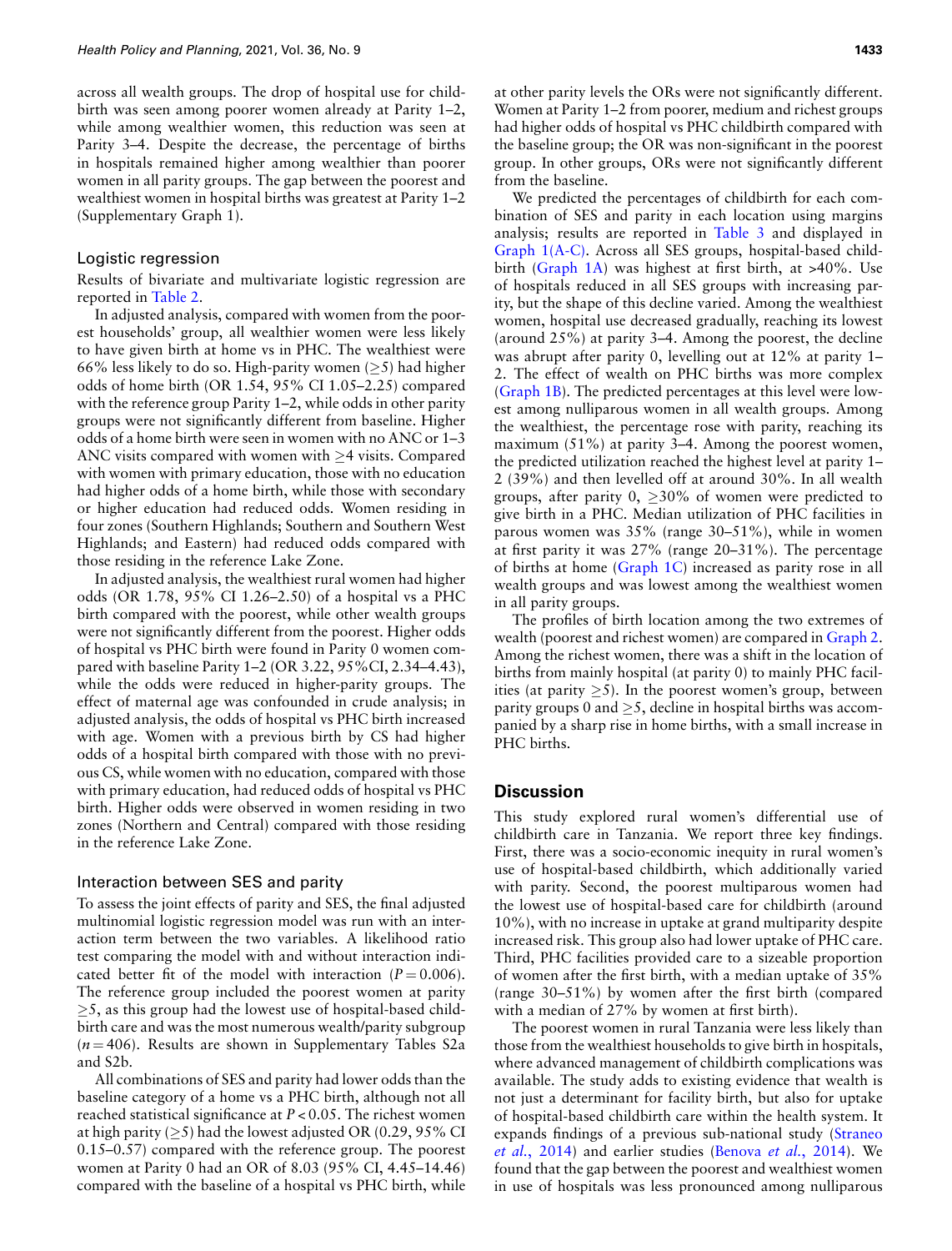|                                     |                                                                                                                                 | Home birth vs PHC birth |                          |          |                                                                             | Hospital birth vs PHC birth |                                  |             |
|-------------------------------------|---------------------------------------------------------------------------------------------------------------------------------|-------------------------|--------------------------|----------|-----------------------------------------------------------------------------|-----------------------------|----------------------------------|-------------|
| Variable                            | Crude OR                                                                                                                        | P-value                 | Adjusted OR <sup>a</sup> | P-value  | Crude OR                                                                    | P-value                     | Adjusted OR <sup>a</sup>         | P-value     |
| <b>SES</b>                          |                                                                                                                                 |                         |                          |          |                                                                             |                             |                                  |             |
| Poorest                             | ref                                                                                                                             |                         | ref                      |          | ref                                                                         |                             | ref                              |             |
| Poorer                              |                                                                                                                                 |                         | $0.75(0.58 - 0.96)$      | 23       |                                                                             |                             | $0.90(0.66 - 1.23)$              | 501         |
| Medium                              | $0.66(0.51 - 0.84)$<br>$0.47(0.36 - 0.61)$                                                                                      | 0.001                   | $0.56(0.43 - 0.74)$      | 0.001    | $\begin{array}{c} 0.92 \ (0.67 - 1.26) \\ 1.18 \ (0.86 - 1.62) \end{array}$ | 0.3                         | $1.05(0.78 - 1.41)$              | 731         |
| Wealthiest                          | $0.26(0.18 - 0.37)$                                                                                                             | 0.001                   | $0.34(0.23 - 0.50)$      | 0.001    | $2.30(1.61 - 3.27)$                                                         | 0.001                       | $(1.26 - 2.50)$<br>1.78          | 0.001       |
| Parity                              |                                                                                                                                 |                         |                          |          |                                                                             |                             |                                  |             |
|                                     | $0.71(0.56 - 0.91)$                                                                                                             | 0.006                   | $0.84(0.63 - 1.12)$      | 0.225    | $2.13(1.67 - 2.73)$                                                         | 0.001                       | $3.22(2.34 - 4.43)$              | 0.001       |
| $\frac{5}{7}$ $\frac{4}{1}$         |                                                                                                                                 |                         | ref                      |          | $_{\rm ref}$                                                                |                             | ref                              |             |
|                                     | $\begin{array}{c} 1.07 \,(0.87 \text{--}\, 1.31) \\ 1.57 \,(1.26 \text{--}\, 1.95) \end{array}$                                 | 0.5                     | $1.07(0.82 - 1.39)$      | 0.642    | $0.68(0.51 - 0.90)$                                                         | 0.007                       | $0.46(0.32 - 0.65)$              | 0.001       |
| $\lesssim$                          |                                                                                                                                 | 0.001                   | $1.54(1.05 - 2.25)$      | 0.028    | $0.89(0.67 - 1.19)$                                                         | 0.4                         | $0.59(0.39 - 0.89)$              | 0.013       |
| Maternal age at birth               |                                                                                                                                 |                         |                          |          |                                                                             |                             |                                  |             |
| $\frac{615}{2}$                     | $0.76(0.60 - 0.96)$                                                                                                             | 0.02                    | $0.80(0.59 - 1.08)$      | 0.151    | $1.38(1.05 - 1.80)$                                                         | 0.019                       | $0.86(0.62 - 1.19)$              | 0.366       |
| $20 - 24$                           |                                                                                                                                 |                         | ref                      |          | ref                                                                         |                             | $\mathop{\mathrm{ref}}\nolimits$ |             |
| $25 - 29$                           |                                                                                                                                 | 0.796                   | $0.86(0.66 - 1.13)$      | 0.289    | $0.94(0.72 - 1.24)$                                                         | 0.664                       | $1.89(1.37 - 2.60)$              | 0.001       |
| $30 - 34$                           |                                                                                                                                 |                         | $0.80(0.56 - 1.13)$      | 0.204    | $1.07(0.81 - 1.42)$                                                         | 0.636                       | $2.69(1.78 - 4.08)$              | 0.001       |
| $35 - 39$                           |                                                                                                                                 | 0.322<br>0.724          | $0.61(0.40 - 0.93)$      | 0.021    | $0.90(0.64 - 1.27)$                                                         |                             | $2.49(1.51 - 4.13)$              | 0.001       |
| 40-49                               | $\begin{array}{c} 1.03\ (0.82\!-\!1.29) \\ 1.13\ (0.89\!-\!1.43) \\ 1.05\ (0.81\!-\!1.35) \\ 1.27\ (0.91\!-\!1.76) \end{array}$ | 0.156                   | $0.69(0.44 - 1.08)$      | 0.104    | $0.96(0.65 - 1.41)$                                                         | 0.551<br>0.829              | $2.64(1.58 - 4.42)$              | 0.001       |
| Maternal education at survey        |                                                                                                                                 |                         |                          |          |                                                                             |                             |                                  |             |
| No education                        | $1.49(1.23 - 1.80)$                                                                                                             | 0.001                   | $1.19(0.97 - 1.45)$      | 0.094    | $0.58(0.44 - 0.75)$                                                         | 0.001                       | $0.70(0.53 - 0.93)$              | 0.013       |
| Primary                             | ret                                                                                                                             |                         | ref                      |          | ťď                                                                          |                             | ref                              |             |
| Secondary and above                 | $0.30(0.21 - 0.43)$                                                                                                             | 0.001                   | $0.38(0.25 - 0.59)$      | $-0.001$ | $1.82(1.39 - 2.39)$                                                         | 0.001                       | $1.03(0.76 - 1.41)$              | 0.837       |
| Marital status at survey            |                                                                                                                                 |                         |                          |          |                                                                             |                             |                                  |             |
| Currently married or cohabiting     | ref                                                                                                                             |                         |                          |          | ref                                                                         |                             |                                  |             |
| Not currently married or cohabiting | $0.80(0.64 - 1.01)$                                                                                                             | 0.059                   |                          |          | $1.26(1.00-1.59)$                                                           | 0.049                       |                                  |             |
|                                     |                                                                                                                                 |                         |                          |          |                                                                             |                             |                                  | (continued) |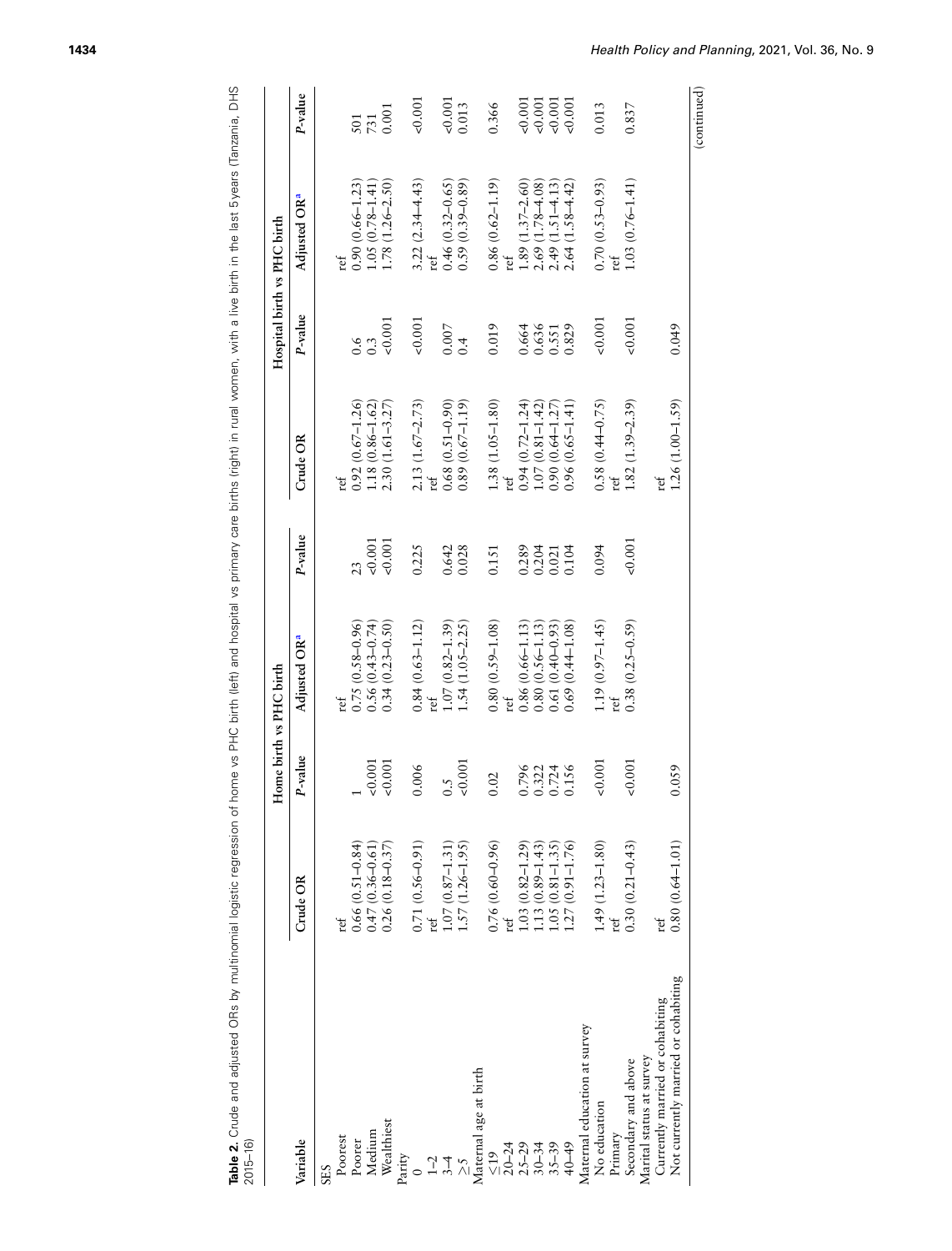| P-value<br>0.621<br>0.001<br>0.001<br>0.001<br>0.001<br>0.483<br>0.989<br>0.016<br>0.332<br>0.001<br>$6.71$ (3.53-12.74)<br>1.73 (1.45-2.07)<br>$0.33(0.18 - 0.61)$<br>$1.32(0.75 - 2.31)$<br>$0.55(0.34 - 0.90)$<br>$1.00(0.63 - 1.60)$<br>$1.15(0.67 - 1.96)$<br>$\begin{array}{c} 0.85 \ (0.54\text{--}1.34) \\ 0.20 \ (0.09\text{--}0.46) \end{array}$<br>$0.26(0.15 - 0.45)$<br>Crude OR<br>ref<br>ref<br>ref<br>Multiple live birth at index pregnancy<br>Southern West Highlands<br>Previous birth was by CS<br>Southern Highlands<br>Zone of residence<br>ANC (visits)<br>Northern<br>Southern<br>Western<br>Eastern<br>Central<br>Variable<br>None<br>Lake<br>$\overline{1}$ -3<br>ž<br>Yes | $5.75~(3.23 - 10.23)$ $1.53~(1.28 - 1.83)$<br>$0.43(0.22 - 0.83)$<br>$\begin{array}{c} 0.89 \ (0.57 \text{--} 1.39) \\ 0.24 \ (0.11 \text{--} 0.57) \end{array}$<br>$1.40(0.86 - 2.28)$<br>$0.27(0.16 - 0.47)$<br>$0.82(0.51 - 1.31)$<br>$0.55(0.34-0.91)$<br>Adjusted OR <sup>a</sup><br>ref<br>ref | P-value<br>$\frac{0.001}{0.001}$<br>$\begin{array}{c} 0.401 \\ 0.181 \\ 0.61 \\ 0.001 \\ 0.001 \\ \end{array}$<br>0.019<br>0.012 | $1.15(0.65 - 2.06)$<br>$0.87(0.29-2.58)$<br>$0.91(0.76-1.08)$<br>$1.39(0.89 - 2.16)$<br>$0.88(0.51 - 1.52)$<br>$1.13(0.66 - 1.93)$<br>$\begin{array}{c} 3.23 \ (1.95 - 5.34) \\ 1.75 \ (1.12 - 2.74) \\ 1.70 \ (1.01 - 2.86) \end{array}$<br>Crude OR<br>ref | P-value<br>$0.645$<br>$0.0014$<br>$0.014$<br>$0.045$<br>$0.151$<br>$0.637$ | Adjusted OR <sup>a</sup>                                                                | P-value                                                                 |
|------------------------------------------------------------------------------------------------------------------------------------------------------------------------------------------------------------------------------------------------------------------------------------------------------------------------------------------------------------------------------------------------------------------------------------------------------------------------------------------------------------------------------------------------------------------------------------------------------------------------------------------------------------------------------------------------------|------------------------------------------------------------------------------------------------------------------------------------------------------------------------------------------------------------------------------------------------------------------------------------------------------|----------------------------------------------------------------------------------------------------------------------------------|--------------------------------------------------------------------------------------------------------------------------------------------------------------------------------------------------------------------------------------------------------------|----------------------------------------------------------------------------|-----------------------------------------------------------------------------------------|-------------------------------------------------------------------------|
|                                                                                                                                                                                                                                                                                                                                                                                                                                                                                                                                                                                                                                                                                                      |                                                                                                                                                                                                                                                                                                      |                                                                                                                                  |                                                                                                                                                                                                                                                              |                                                                            |                                                                                         |                                                                         |
|                                                                                                                                                                                                                                                                                                                                                                                                                                                                                                                                                                                                                                                                                                      |                                                                                                                                                                                                                                                                                                      |                                                                                                                                  |                                                                                                                                                                                                                                                              |                                                                            |                                                                                         |                                                                         |
|                                                                                                                                                                                                                                                                                                                                                                                                                                                                                                                                                                                                                                                                                                      |                                                                                                                                                                                                                                                                                                      |                                                                                                                                  |                                                                                                                                                                                                                                                              |                                                                            | $1.28(0.73 - 2.23)$                                                                     | 0.394                                                                   |
|                                                                                                                                                                                                                                                                                                                                                                                                                                                                                                                                                                                                                                                                                                      |                                                                                                                                                                                                                                                                                                      |                                                                                                                                  |                                                                                                                                                                                                                                                              |                                                                            | $\begin{array}{c} 2.54 \ (1.56\text{--}4.13) \\ 1.83 \ (1.16\text{--}2.88) \end{array}$ |                                                                         |
|                                                                                                                                                                                                                                                                                                                                                                                                                                                                                                                                                                                                                                                                                                      |                                                                                                                                                                                                                                                                                                      |                                                                                                                                  |                                                                                                                                                                                                                                                              |                                                                            |                                                                                         |                                                                         |
|                                                                                                                                                                                                                                                                                                                                                                                                                                                                                                                                                                                                                                                                                                      |                                                                                                                                                                                                                                                                                                      |                                                                                                                                  |                                                                                                                                                                                                                                                              |                                                                            | $\begin{array}{c} 1.52\ (0.90\hbox{--}2.29) \\ 1.44\ (0.90\hbox{--}2.29) \end{array}$   |                                                                         |
|                                                                                                                                                                                                                                                                                                                                                                                                                                                                                                                                                                                                                                                                                                      |                                                                                                                                                                                                                                                                                                      |                                                                                                                                  |                                                                                                                                                                                                                                                              |                                                                            |                                                                                         |                                                                         |
|                                                                                                                                                                                                                                                                                                                                                                                                                                                                                                                                                                                                                                                                                                      |                                                                                                                                                                                                                                                                                                      |                                                                                                                                  |                                                                                                                                                                                                                                                              |                                                                            | $0.85(0.49 - 1.49)$                                                                     | $\begin{array}{c} 0.001 \\ 0.01 \\ 0.117 \\ 0.124 \\ 0.579 \end{array}$ |
|                                                                                                                                                                                                                                                                                                                                                                                                                                                                                                                                                                                                                                                                                                      |                                                                                                                                                                                                                                                                                                      |                                                                                                                                  |                                                                                                                                                                                                                                                              |                                                                            | ref                                                                                     |                                                                         |
|                                                                                                                                                                                                                                                                                                                                                                                                                                                                                                                                                                                                                                                                                                      |                                                                                                                                                                                                                                                                                                      |                                                                                                                                  |                                                                                                                                                                                                                                                              | 0.63                                                                       | $1.17(0.67 - 2.07)$                                                                     | 0.58                                                                    |
|                                                                                                                                                                                                                                                                                                                                                                                                                                                                                                                                                                                                                                                                                                      |                                                                                                                                                                                                                                                                                                      |                                                                                                                                  |                                                                                                                                                                                                                                                              |                                                                            |                                                                                         |                                                                         |
|                                                                                                                                                                                                                                                                                                                                                                                                                                                                                                                                                                                                                                                                                                      |                                                                                                                                                                                                                                                                                                      |                                                                                                                                  |                                                                                                                                                                                                                                                              |                                                                            |                                                                                         |                                                                         |
|                                                                                                                                                                                                                                                                                                                                                                                                                                                                                                                                                                                                                                                                                                      |                                                                                                                                                                                                                                                                                                      |                                                                                                                                  |                                                                                                                                                                                                                                                              | 0.801<br>0.276                                                             |                                                                                         | 0.828                                                                   |
|                                                                                                                                                                                                                                                                                                                                                                                                                                                                                                                                                                                                                                                                                                      |                                                                                                                                                                                                                                                                                                      |                                                                                                                                  | ref                                                                                                                                                                                                                                                          |                                                                            |                                                                                         |                                                                         |
|                                                                                                                                                                                                                                                                                                                                                                                                                                                                                                                                                                                                                                                                                                      |                                                                                                                                                                                                                                                                                                      |                                                                                                                                  |                                                                                                                                                                                                                                                              |                                                                            |                                                                                         |                                                                         |
|                                                                                                                                                                                                                                                                                                                                                                                                                                                                                                                                                                                                                                                                                                      | ref                                                                                                                                                                                                                                                                                                  |                                                                                                                                  | ref                                                                                                                                                                                                                                                          |                                                                            | ref                                                                                     |                                                                         |
|                                                                                                                                                                                                                                                                                                                                                                                                                                                                                                                                                                                                                                                                                                      | $1.17(0.68 - 2.00)$                                                                                                                                                                                                                                                                                  | 0.578                                                                                                                            | $1.89(1.02 - 3.50)$                                                                                                                                                                                                                                          | 0.042                                                                      | $2.24(1.18 - 4.26)$                                                                     | 0.014                                                                   |
|                                                                                                                                                                                                                                                                                                                                                                                                                                                                                                                                                                                                                                                                                                      |                                                                                                                                                                                                                                                                                                      |                                                                                                                                  |                                                                                                                                                                                                                                                              |                                                                            |                                                                                         |                                                                         |
| ref<br>$\frac{1}{2}$                                                                                                                                                                                                                                                                                                                                                                                                                                                                                                                                                                                                                                                                                 | ref                                                                                                                                                                                                                                                                                                  |                                                                                                                                  | ref                                                                                                                                                                                                                                                          |                                                                            | ref                                                                                     |                                                                         |
| 0.628<br>$0.69(0.16 - 3.03)$<br>Yes                                                                                                                                                                                                                                                                                                                                                                                                                                                                                                                                                                                                                                                                  | $0.71(0.18 - 2.84)$                                                                                                                                                                                                                                                                                  | 0.626                                                                                                                            | $6.15(1.89 - 20.0)$                                                                                                                                                                                                                                          | 0.003                                                                      | $6.96(2.15 - 22.57)$                                                                    | 0.001                                                                   |
| Short preceding birth interval $(\leq 12 \text{ months})$                                                                                                                                                                                                                                                                                                                                                                                                                                                                                                                                                                                                                                            |                                                                                                                                                                                                                                                                                                      |                                                                                                                                  |                                                                                                                                                                                                                                                              |                                                                            |                                                                                         |                                                                         |
| ž                                                                                                                                                                                                                                                                                                                                                                                                                                                                                                                                                                                                                                                                                                    |                                                                                                                                                                                                                                                                                                      |                                                                                                                                  | ref                                                                                                                                                                                                                                                          |                                                                            |                                                                                         |                                                                         |
| 0.45<br>$1.33(0.63 - 2.79)$<br>Yes                                                                                                                                                                                                                                                                                                                                                                                                                                                                                                                                                                                                                                                                   |                                                                                                                                                                                                                                                                                                      |                                                                                                                                  | $0.69(0.26 - 1.84)$                                                                                                                                                                                                                                          | 0.457                                                                      |                                                                                         |                                                                         |
| Previous neonatal death                                                                                                                                                                                                                                                                                                                                                                                                                                                                                                                                                                                                                                                                              |                                                                                                                                                                                                                                                                                                      |                                                                                                                                  |                                                                                                                                                                                                                                                              |                                                                            |                                                                                         |                                                                         |
| $\operatorname{ref}$<br>ż                                                                                                                                                                                                                                                                                                                                                                                                                                                                                                                                                                                                                                                                            |                                                                                                                                                                                                                                                                                                      |                                                                                                                                  | ref                                                                                                                                                                                                                                                          |                                                                            |                                                                                         |                                                                         |
| 0.596<br>$0.86(0.49 - 1.51)$<br>Yes                                                                                                                                                                                                                                                                                                                                                                                                                                                                                                                                                                                                                                                                  |                                                                                                                                                                                                                                                                                                      |                                                                                                                                  | $0.92(0.46 - 1.83)$                                                                                                                                                                                                                                          | 0.803                                                                      |                                                                                         |                                                                         |
| Previous baby died                                                                                                                                                                                                                                                                                                                                                                                                                                                                                                                                                                                                                                                                                   |                                                                                                                                                                                                                                                                                                      |                                                                                                                                  |                                                                                                                                                                                                                                                              |                                                                            |                                                                                         |                                                                         |
| ref<br>$\tilde{z}$                                                                                                                                                                                                                                                                                                                                                                                                                                                                                                                                                                                                                                                                                   |                                                                                                                                                                                                                                                                                                      |                                                                                                                                  | ref                                                                                                                                                                                                                                                          |                                                                            |                                                                                         |                                                                         |
| 0.169<br>$1.47(0.85 - 2.56)$<br>Yes                                                                                                                                                                                                                                                                                                                                                                                                                                                                                                                                                                                                                                                                  |                                                                                                                                                                                                                                                                                                      |                                                                                                                                  | $0.75(0.35-1.58)$                                                                                                                                                                                                                                            | 0.441                                                                      |                                                                                         |                                                                         |

*Health Policy and Planning*, 2021, Vol. 36, No. 9 **1435**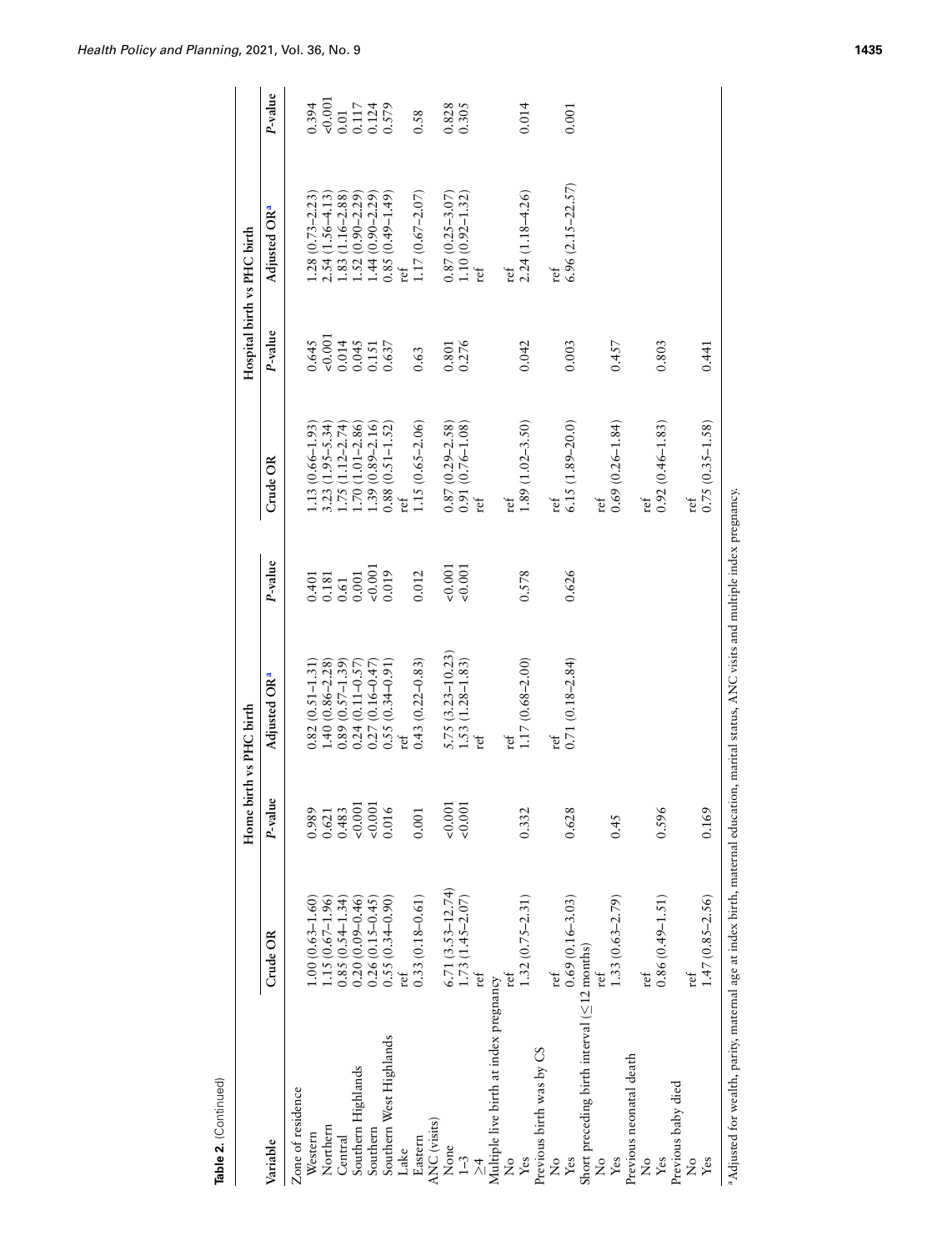|                | Predicted margins (%) of rural women by outcome, SES group and parity |               |               |             |              |  |  |
|----------------|-----------------------------------------------------------------------|---------------|---------------|-------------|--------------|--|--|
| Outcome        | SES group                                                             | Parity 0      | Parity 1-2    | Parity 3–4  | Parity $>5$  |  |  |
| Home birth     | Poorest                                                               | $28(21-35)$   | $51(44-58)$   | $59(52-65)$ | $58(51-65)$  |  |  |
|                | Poorer                                                                | $28(21-35)$   | $42(35-49)$   | $47(40-54)$ | $56(48-63)$  |  |  |
|                | Medium                                                                | $21(14-28)$   | $33(27-39)$   | $39(33-46)$ | 53 $(45-61)$ |  |  |
|                | Wealthiest                                                            | $16(10-22)$   | $21(11-30)$   | $25(17-33)$ | $30(19-41)$  |  |  |
| PHC birth      | Poorest                                                               | $20(14-25)$   | $39(33 - 46)$ | $31(25-37)$ | $30(24-36)$  |  |  |
|                | Poorer                                                                | $31(22 - 39)$ | $34(28-40)$   | $44(38-51)$ | $32(26-39)$  |  |  |
|                | Medium                                                                | $28(22-35)$   | $42(35-49)$   | $46(39-52)$ | $35(27-42)$  |  |  |
|                | Wealthiest                                                            | $25(18-32)$   | $35(26-43)$   | $51(41-61)$ | $47(35-59)$  |  |  |
| Hospital birth | Poorest                                                               | $52(43-61)$   | $10(6-14)$    | $10(6-14)$  | $12(8-16)$   |  |  |
|                | Poorer                                                                | $42(32-51)$   | $23(17-30)$   | $8(6-11)$   | $12(8-16)$   |  |  |
|                | Medium                                                                | $51(43-59)$   | $25(19-30)$   | $15(10-20)$ | $12(8-16)$   |  |  |
|                | Wealthiest                                                            | $59(51-66)$   | $44(37-52)$   | $25(17-32)$ | $23(15-31)$  |  |  |

**Table 3.** Predicted margins (%) for each outcome (home/PHC/hospital birth) in rural women, Tanzania 2015–16 DHS, by SES and parity, adjusted for wealth, parity, maternal age at index birth, maternal education, marital status, ANC visits and multiple index pregnancy

<span id="page-8-0"></span>

**Graph 1.** Predicted margins of birth at each location, rural Tanzania 2015-16, 95% CI

women. Health policy in Tanzania (Tanzania MoHSW, 2008) recommends that women's first births should take place in hospitals. In spite of the existing recommendations, uptake by rural women at first birth was not universal, as just over half used hospital-based care. We found that hospital-based care use among nulliparous women was very similar across wealth groups. Factors other than wealth are likely to limit hospital use at first birth; amongst these distance to hospital from a woman's residence, which could not be accounted for, stands out, andi[nteraction betwe](#page-10-6)e[n distance and wealth](#page-11-8) [has been described](#page-12-8) (Bai *et al.*, 2002; Hanson *et al.*, 2015; Wong *et al.*, 2020). Our finding is in line with that of other researchers indicating that women and t[heir families recog](#page-11-26)[nize the first birth a](#page-11-21)s a higher-risk one (Jahn *et al.*, 1998; Dunlop *et al.*, 2018). Utilization of hospitals decreased at different rates in SES groups with increasing parity and the gap between the poorest and wealthiest was widest at Parity Level 1–2 but persisted across all higher-parity groups. A switch in birth location away from facilities between first- and

second-order births was found to be less likely in w[ealthier](#page-10-7) [households a](#page-10-7)cross low- and middle-income countries (Benova *et al.*, 2017). What this study adds is that among the poorest women between first-order and successive births (Parity 1–2), there was a switch within the health system, from hospital-based care to PHC-based care, and to home-based care.

Utilization of hospital-based childbirth is lowest among the poorest, multiparous women. Use, as estimated by margins analysis, dropped to around 10% at all levels of parity after the first-order birth. Despite greater risk in women with *≥*5 previous births of adverse pre[gnancy outcomes](#page-10-6), [includ](#page-11-25)[ing haemorr](#page-11-25)h[agic complications](#page-11-3) (Bai *et al.*, 2002; Mgaya *et al.*, 2013; Filippi *et al.*, 2016), there was no increased hospital care uptake among the poorest women. Factors contributing to this may be inadequate counselling during ANC [on hospital-based ch](#page-11-27)ildbirth resulting in low perceived risk (Pembe *et al.*, 2008), childcare duties at home, and greater economic constraints due to larger families. Reducing facility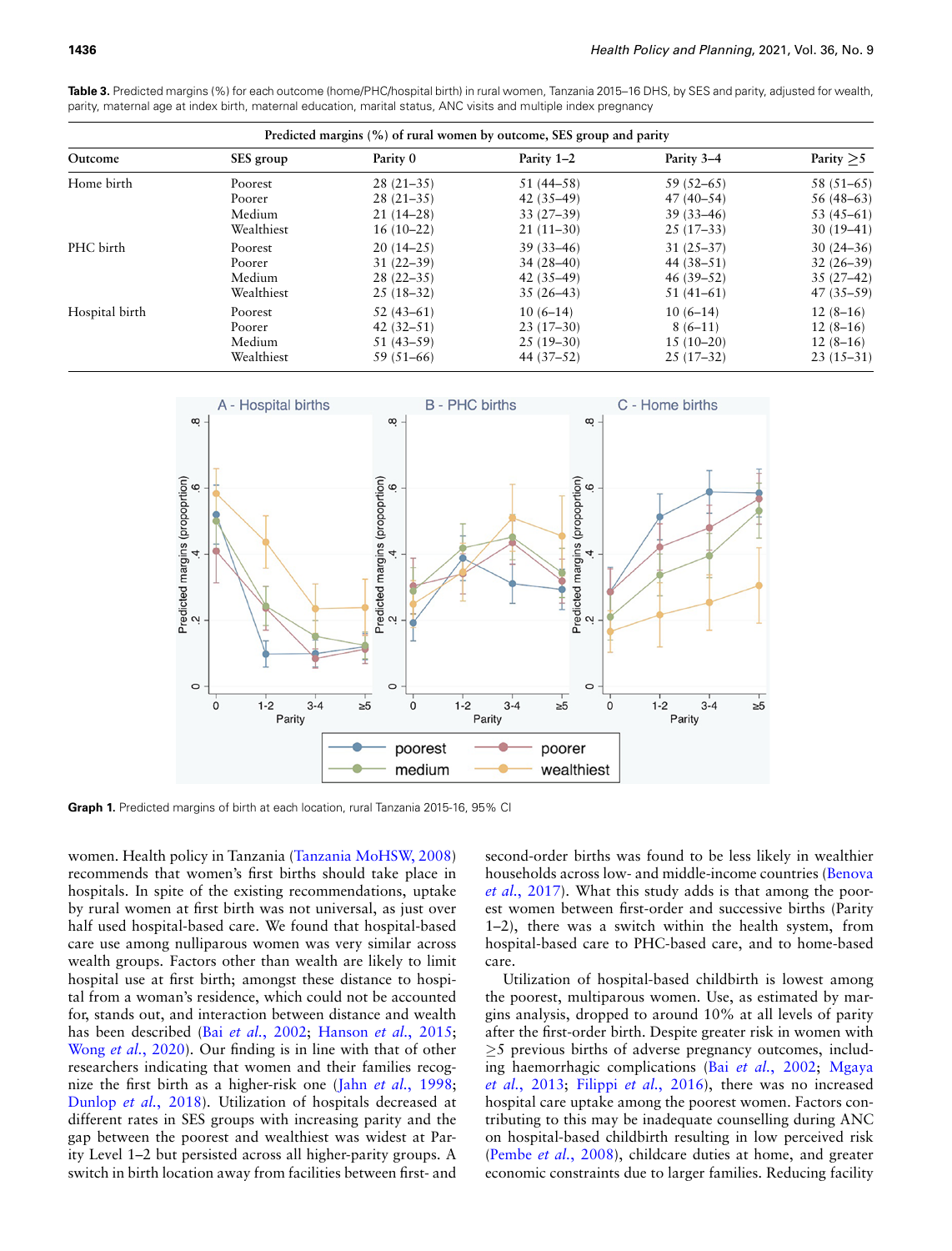<span id="page-9-0"></span>

Graph 2. Predicted margins (percentages) of Hospital/PHC/Home births of poorest and wealthiest rural women by parity, Tanzania 2015-16

[use with incre](#page-11-18)a[sing parity is well documented](#page-11-19)[\(](#page-11-18)[Kyei-Nimakoh](#page-11-20) *et al.*[, 2017;](#page-11-20) M[oyer and Mustafa, 2013;](#page-10-8) Gabrysch and Campbell, 2009; Berhan and Berhan, 2014). Results of our study add that, in rural Tanzania, multiparous women will opt for a home birth when economic means are limited but will uptake PHC-based childbirth when resources are available. Poor multiparous women constitute a disadvantaged group, least served by hospitals or indee[d by any facility. Qualita](#page-11-28)tive studies in southern Tanzania (Kowalewski *et al.*, 2000) indicated that in the community, these women were perceived as vulnerable due 'to fatigue and (being) overburdened with household duties', and precisely these factors prevented them from accessing health services.

Although our analysis focused on hospital births, rural women's uptake of childbirth care in lower-level facilities is noteworthy. PHC units (health centres and dispensaries) have a critical role in childbirth care in rural Tanzania, as 61% of all facility births took place here, and utilization ranged from 30 to 51% (median 35%) across all SES groups after Parity 0. The greatest use is among the wealthiest, at intermediate and high parity. This has relevance in the current debate on [reorganization of ma](#page-11-5)[ternity care in low](#page-11-23)[-income](#page-11-22) [countries \(Campbell](#page-11-22) *et al.*, 2016; Kruk *et al.*, 2018; Hanson and Schellenberg, 2019). From these data, childbirth care in PHC facilities is used by all wealth groups: among the wealthiest, uptake increases with parity, while among the poorest, utilization is mostly at intermediate levels of parity. Comparing the shift in births between the two extremes of parity in the poorest and richest women suggests that, in this context, a reduction in the availability of facilities providing childbirth care without other measures may result in an increase in the already-high level of home births among the poorest women.

Policy recommendations arising from this study include three main points. Firstly, aiming attention on the poorest women allows identification of health system adjustments to [mitigate the](#page-12-9) effects of poverty on childbirth-related deaths (WHO, 20[08\). A subsidized vou](#page-11-29)[cher scheme has bee](#page-12-8)n applied in Kenya (Dennis *et al.*, 2019; Wong *et al.*, 2020). Maternity waiting homes may contribute to facilitating access to hospitals (Virgo *et al.*[, 2017\)](#page-12-5), and there is evide[nce that](#page-11-30) [they are util](#page-11-30)ized preferentially by poorer women (Fogliati *et al.*, 2017). Secondly, high-parity women's low use of hospital-based childbirth care, particularly among the poorest, requires urgent action. All women should receive appropriate, timely care. National policy should focus attention on grand-multiparous women as a particularly higher-risk group. Guidelines should be in place to prepare these women for hospital-based births. They may include adapted birth preparedness plans and emergency transport during labour to improve geographic accessibility. Thirdly, the current debate on centralization of childbirth care must take into account the sizeable proportions of women using PHC facilities for obstetric care. Care at childbirth is part of es[sential care, as defined](#page-10-9) [in the](#page-10-9) Alma Ata declaration of PHC (Beard and Redmond, 1979), which also includes the 'scientifically sound' concept. Effective covera[ge is increasingly advoc](#page-11-5)[ated, in place of con](#page-11-31)tacts with care (Campbell *et al.*, 2016; Marsh *et al.*, 2020). In this context, to achieve effective coverage for the large proportion of wo[men who uptake PH](#page-11-31)C-based care, qualityadjusted coverage (Marsh *et al.*, 20[20\) must be available at the](#page-11-22) [base o](#page-11-22)[f the health system py](#page-11-15)r[amid \(Hanson and Sc](#page-11-32)hellenberg, 2019; Straneo *et al.*, 2014; Fogliati *et al.*, 2015). Comprehensive EmOC in strateg[ically identified rural hea](#page-11-33)lth centres is one possible solution (Nyamtema *et al.*, 2016); a locally adapted and community-participated reduction of birth sites [may be necessary to](#page-11-32) balance quality and coverage of care (Fogliati *et al.*, 2015). From a policy perspective, the position of childbirth care in PHC should be reappraised.

## Limitations

This analysis is the first, to the best of our knowledge, to examine the use of different levels of the health system for childbirth among rural women in Tanzania and analysed the interaction between wealth and parity. It is based on nationally representative data, from a country that has co[nsistently](#page-12-10) [supported the](#page-12-10) [development of a PHC network \(Tanzania](#page-11-7) MoHSW, 2007; Tanzania MoHSW, MoHMZ, NBS, OCGS,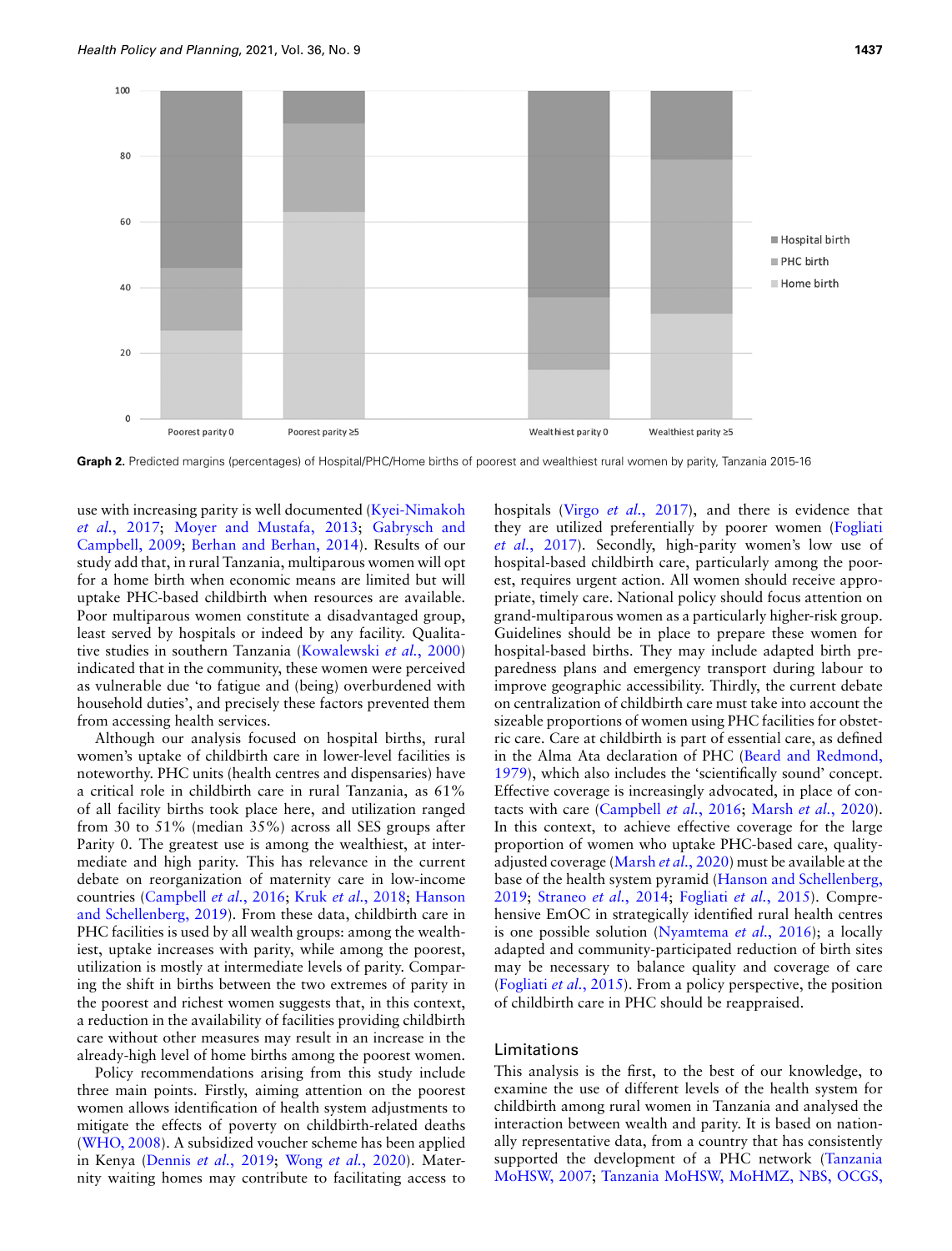[and ICF, 2015\)](#page-11-7), and thus is a model for countries developing rural obstetric care. The Tanzania DHS is unique in allowing identification of facility type (hospital, health centre or dispensary) in both the public and the private sectors, thus providing a [more detailed picture of wher](#page-11-34)e women report giving birth (Tanzania MoHCDGEC, 2016). The DHS data set was complete, with very little non-response and missing data. Multinomial logistic regression allowed us to include all three locations in one model and thus study factors significant in use of hospital vs PHC facilities, and home vs PHC. Some caution should be applied when interpreting the findings, in terms of the cross-sectional nature of the DHS data and the possible response bias. Since in Swahili all facilities may be referred to as 'hospitali', lower-level public health facilities may be misreported as district hospitals. The DHS interviewers are instructed to circle a type of facility, if known, and if not, to write down the name of the facility, which is later coded as a specific type of facility by the field supervisor. This non-differential misclassification of facilities may bias results and may have led to weaker associations. This [DHS collects limite](#page-12-5)d information on obstetric risk factors (Virgo *et al.*, 2017); thus, use of facilities due to risk factors identified during ANC (such as hypertension or maternal infections) cannot be fully captured. Even the risk factors for which some information is available may not fully reflect women's knowledge prior to index birth; e.g., limitations in DHS questionnaire ide[ntification of twin p](#page-11-35)regnancies have been described recently (Hanson *et al.*, 2019). This is unlikely to modify findings, as in a study on four East African countries no ass[ociation between ob](#page-12-5)stetric risk and birth location was found (Virgo *et al.*, 2017), while wealth and education were strong determinants. Information on referral was lacking; thus, hospital births may include women who had been referred during labour from a PHC unit. In previous studi[es we found that int](#page-11-36)[ra-partum referral ra](#page-11-30)tes were very low (Straneo *et al.*, 2016; Fogliati *et al.*, 2017); thus, this too is unlikely to change the findings. Distance travelled to facilities could not be taken into account. Recent studies indicate that trave[l time is an import](#page-12-8)ant factor for hospital births in Tanzania (Wong *et al.*, 202[0\), and current dist](#page-12-11)ribution leaves the rural poor underserved (Wong *et al.*, 2019). Additionally, the study broadly categorized facilities by level (PHC and hospitals) but could not account for variation of quality of care within levels, such as more limited qualit[y at hospital level](#page-11-33) [or mo](#page-11-33)[re advanced care in health centres \(Nyamtema](#page-11-7) *et al.*, [2016](#page-11-7); Tanzania MoHSW, MoHMZ, NBS, OCGS, and ICF, 2015).

In conclusion, the study found that in rural Tanzania the use of hospital-based childbirth was not equitable. Inequity varied with parity level: at first birth, uptake varied only minimally with wealth, while in successive births it was strongly dependent on SES and parity. Uptake was the lowest amongst the poorest, multiparous women, with no increase in uptake at grand multiparity (*≥*5), in spite of increased risk. PHCbased childbirth accounted for a median of 35% of births after the first in this setting.

To leave no one behind in attaining Sustainable Develop[ment Goal 3 on mate](#page-10-10)rnal and preventable newborn mortality (Boerma *et al.*, 2018), it is necessary to identify who is underserved at childbirth and make adjustments to improve the use of high-quality care, bearing in mind that from a human rights' perspective health care should contribute to equity ([Tudor Hart, 1971\)](#page-12-12). Strategies are needed to improve uptake of hospital-based care among the poorest, rural women, particularly at high parity. A reassessment of the whole district health system, which may involve re-evaluation of childbirth care in PHC and strengthening referral linkages, would benefit a substantial proportion of women.

# **[Supplementary](https://academic.oup.com/heapol/article-lookup/doi/10.1093/heapol/czab079#supplementary-data) data**

Supplementary data are available at *Health Policy and Planning* online.

#### **Data availability statement**

[The](https://www.measuredhs.com.) dataset is available to the public at [www.measuredhs.](https://www.measuredhs.com.) com.

#### **Acknowledgements**

The authors wish to acknowledge ICF (Rockville, Maryland USA) for providing access to the Tanzanian DHS database.

*Conflict of interest statement* The authors declare that they have no conflict of interest.

# <span id="page-10-0"></span>**References**

- Alkema L, Chou D, Hogan D *et al.* and UN Maternal Mortality Estimation Inter-Agency Group. 2016. Global, regional, and national levels and trends in maternal mortality between 1990 and 2015, with scenario-based projections to 2030: a systematic analysis by the UN Maternal Mortality Estimation Inter-Agency Group. *Lancet* **387**: 462–74.
- <span id="page-10-5"></span>Armstrong CE, Martínez-Álvarez M, Singh NS *et al.* 2016. Subnational variation for care at birth in Tanzania: is this explained by place, people, money or drugs? *BMC Public Health* **16**: 795.
- <span id="page-10-6"></span>Bai J, Wong FW, Bauman A, Mohsin M. 2002. Parity and pregnancy outcomes. *American Journal of Obstetrics and Gynecology* **186**: 274–8.
- <span id="page-10-4"></span>Baker U, Peterson S, Marchant T *et al.* 2015. Identifying implementation bottlenecks for maternal and newborn health interventions in rural districts of the United Republic of Tanzania. *Bulletin of the World Health Organization* **93**: 380–9.
- <span id="page-10-9"></span><span id="page-10-3"></span>Beard TC, Redmond S. 1979. Declaration of Alma-Ata. *The Lancet* **313**: 217–8.
- Benova L, Cumming O, Gordon BA, Magoma M, Campbell OMR. 2014. Where there is no toilet: water and sanitation environments of domestic and facility births in Tanzania. *PLoS One* **9**: 1–10.
- <span id="page-10-7"></span>Benova L, Macleod D, Radovich E, Lynch CA. 2017. Should I stay or should I go?: consistency and switching of delivery locations among new mothers in 39 Sub-Saharan African and South/Southeast Asian countries. *Health Policy and Planning* **32**: 1294–308.
- <span id="page-10-8"></span>Berhan Y, Berhan A. 2014. A meta-analysis of socio-demographic factors predicting birth in health facility. *Ethiopian Journal of Health Sciences* **24**: 81–92.
- <span id="page-10-1"></span>Blencowe H, Cousens S, Jassir FB *et al.* 2016. National, regional, and worldwide estimates of stillbirth rates in 2015, with trends from 2000: a systematic analysis. *The Lancet Global Health* **4**: e98–108.
- <span id="page-10-10"></span>Boerma T, Requejo J, Victora CG *et al.* 2018. Countdown to 2030: tracking progress towards universal coverage for reproductive, maternal, newborn, and child health. *The Lancet* **391**: 1538–48.
- <span id="page-10-2"></span>Bustreo F, Mshinda H, Hinton R, Hausmann-Muela S, Tanner M. 2019. Commentary: primary health care in Tanzania - leading the way through innovation. *EClinicalMedicine* **13**: 12–3.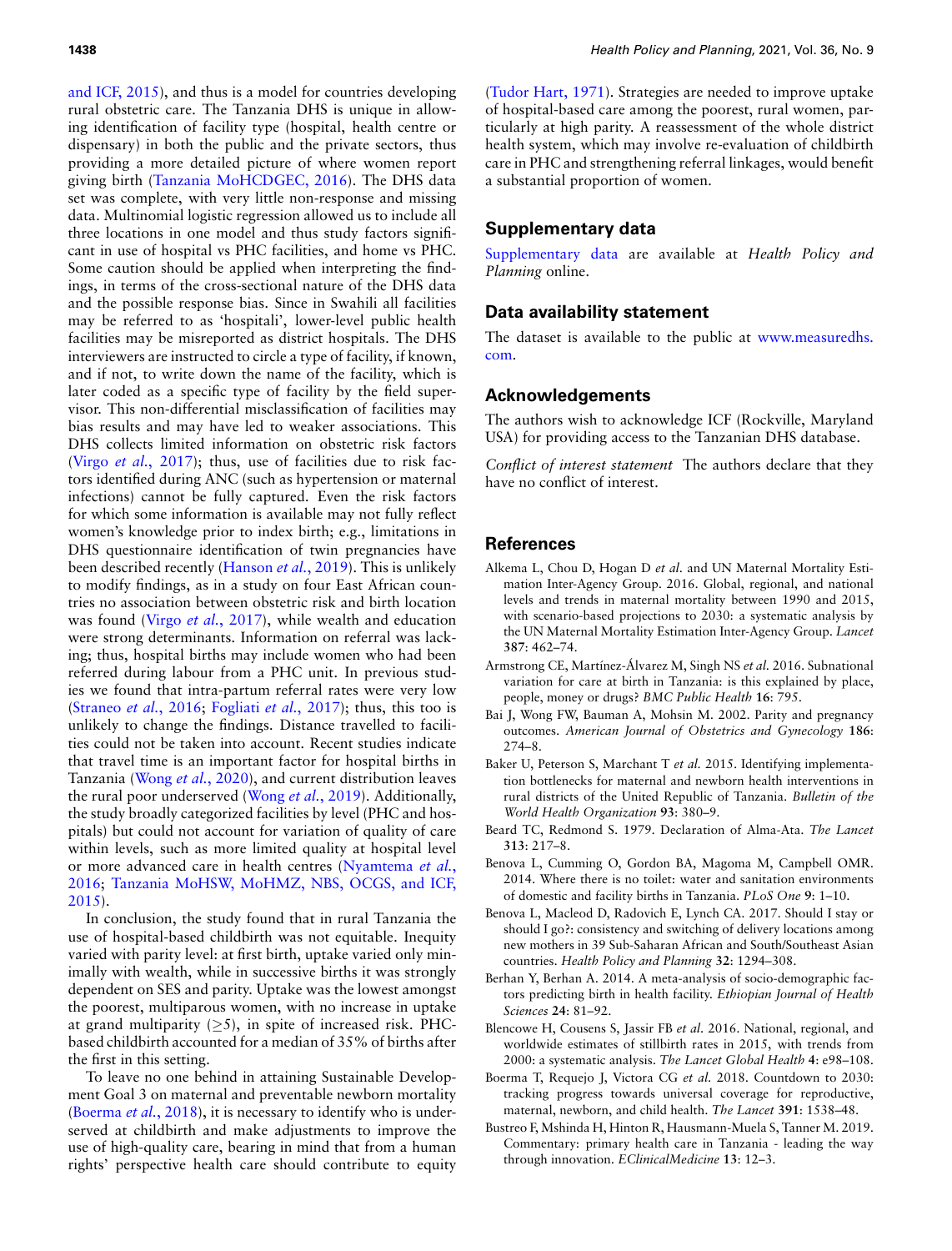- <span id="page-11-5"></span>Campbell OMR, Calvert C, Testa A *et al.* 2016. The scale, scope, coverage, and capability of childbirth care. *The Lancet* **388**: 2193–2208.
- <span id="page-11-29"></span>Dennis ML, Benova L, Abuya T *et al.* 2019. Initiation and continuity of maternal healthcare: examining the role of vouchers and user-fee removal on maternal health service use in Kenya. *Health Policy and Planning* **34**: 120–31.
- <span id="page-11-17"></span>Doctor HV, Radovich E, Benova L. 2019. Time trends in facility-based and private-sector childbirth care: analysis of demographic and health surveys from 25 sub-Saharan African countries from 2000 to 2016. *Journal of Global Health* **9**: 020406.
- <span id="page-11-6"></span>Dominicus DA, Akamatsu T. 1989. Health policy and implementations in Tanzania. *The Keio Journal of Medicine* **38**: 192–200.
- <span id="page-11-21"></span>Dunlop CL, Benova L, Campbell O 2018. Effect of maternal age on facility-based delivery: analysis of first-order births in 34 countries of sub-Saharan Africa using demographic and health survey data. *BMJ Open* **8**: e02023.
- <span id="page-11-3"></span>Filippi V, Chou D, Ronsmans C, Graham W, Say L. 2016. Levels and causes of maternal mortality and morbidity. In: Black RE, Laxminarayan R, Temmerman M, Walker N (eds). *Reproductive, Maternal, Newborn, and Child Health: Disease Control Priorities*. Vol. 2, 3rd edn. Washington, DC: The International Bank for Reconstruction and Development/The World Bank, 51–70.
- <span id="page-11-32"></span>Fogliati P, Straneo M, Brogi C *et al.* 2015. How can childbirth care for the rural poor be improved? A contribution from spatial modelling in rural Tanzania. *PLoS One* **10**: e0139460.
- <span id="page-11-30"></span>Fogliati P, Straneo M, Mangi S *et al.* 2017. A new use for an old tool: maternity waiting homes to improve equity in rural childbirth care. Results from a cross-sectional hospital and community survey in Tanzania. *Health Policy and Planning* **10**: 1354–60.
- <span id="page-11-20"></span>Gabrysch S, Campbell OMR. 2009. Still too far to walk: literature review of the determinants of delivery service use. *BMC Pregnancy and Childbirth* **9**: 34.
- <span id="page-11-10"></span>Gabrysch S, Nesbitt RC, Schoeps A *et al.* 2019. Does facility birth reduce maternal and perinatal mortality in Brong Ahafo, Ghana? A secondary analysis using data on 119 244 pregnancies from two cluster-randomised controlled trials. *Lancet Global Health* **7**: e1074–87.
- <span id="page-11-0"></span>Graham W, Woodd S, Byass P *et al.* 2016. Diversity and divergence: the dynamic burden of poor maternal health. *Lancet* **388**: 2164–75.
- <span id="page-11-8"></span>Hanson C, Cox J, Mbaruku G *et al.* 2015. Maternal mortality and distance to facility-based obstetric care in rural southern Tanzania: a secondary analysis of cross-sectional census data in 226 000 households. *The Lancet Global Health* **3**: e387–95.
- <span id="page-11-35"></span>Hanson C, Munjanja S, Binagwaho A *et al.* 2019. National policies and care provision in pregnancy and childbirth for twins in Eastern and Southern Africa: a mixed-methods multi-country study. *PLoS Medicine* **16**: e1002749.
- <span id="page-11-13"></span>Hanson C, Ronsmans C, Penfold S *et al.* 2013. Health system support for childbirth care in Southern Tanzania: results from a health facility census. *BMC Research Notes* **6**: 435.
- <span id="page-11-22"></span>Hanson C, Schellenberg J. 2019. Redesigning maternal health services: is centralisation the answer in low-resource settings? *BMJ Global Health* **4**: e001488.
- <span id="page-11-2"></span>Houweling TAJ, Ronsmans C, Campbell OMR, Kunst AE. 2007. Huge poor-rich inequalities in maternity care: an international comparative study of maternity and child care in developing countries. *Bulletin of the World Health Organization* **85**: 745–54.
- <span id="page-11-26"></span>Jahn A, Kowalewski M, Kimatta SS. 1998. Obstetric care in southern Tanzania: does it reach those in need? *Tropical Medicine and International Health* **3**: 926–32.
- <span id="page-11-4"></span>Kinney MV, Kerber KJ, Black RE *et al.* On behalf of the Science in Action: Saving the lives of Africa's mothers, newborns, and children working group. 2010. Sub-Saharan Africa's mothers, newborns, and children: where and why do they die? *PLoS Medicine* **7**: e1000294.
- <span id="page-11-28"></span>Kowalewski M, Jahn A, Kimatta SS. 2000. Why do at-risk mothers fail to reach referral level? Barriers beyond distance and cost. *African Journal of Reproductive Health* **4**: 100–9.
- <span id="page-11-23"></span>Kruk ME, Gage AD, Arsenault C *et al.* 2018. High-quality health systems in the Sustainable Development Goals era: time for a revolution. *The Lancet Global Health* **6**: e1196–252.
- <span id="page-11-14"></span>Kruk ME, Hermosilla S, Larson E, Mbaruku GM. 2014. Bypassing primary care clinics for childbirth: a cross-sectional study in the Pwani region, United Republic of Tanzania. *Bulletin of the World Health Organization* **92**: 246–53.
- <span id="page-11-12"></span>Kruk ME, Leslie HH, Verguet S *et al.* 2016. Quality of basic maternal care functions in health facilities of five African countries: an analysis of national health system surveys. *The Lancet Global Health* **4**: 1–11.
- <span id="page-11-18"></span>Kyei-Nimakoh M, Carolan-Olah M, McCann TV. 2017. Access barriers to obstetric care at health facilities in sub-Saharan Africa-a systematic review. *Systematic Reviews* **6**: 110.
- <span id="page-11-9"></span>Lawn JE, Blencowe H, Waiswa P *et al.* 2016. Stillbirths: rates, risk factors, and acceleration towards 2030. *The Lancet* **6736**: 1–17.
- <span id="page-11-11"></span>Lohela TJ, Nesbitt RC, Pekkanen J, Gabrysch S. 2019. Comparing socioeconomic inequalities between early neonatal mortality and facility delivery: cross-sectional data from 72 low- and middleincome countries. *Scientific Reports* **9**: 9786.
- <span id="page-11-31"></span>Marsh AD, Muzigaba M, Diaz T *et al.* 2020. Effective coverage measurement in maternal, newborn, child, and adolescent health and nutrition: progress, future prospects, and implications for quality health systems. *Lancet Global Health* **8**: e730–6.
- <span id="page-11-25"></span>Mgaya AH, Massawe SN, Kidanto HL, Mgaya HN. 2013. Grand multiparity: is it still a risk in pregnancy ? *BMC Pregnancy and Childbirth* **13**: 241.
- <span id="page-11-16"></span>Montagu D, Sudhinaraset M, Diamond-Smith N *et al.* 2017. Where women go to deliver: understanding the changing landscape of childbirth in Africa and Asia. *Health Policy and Planning* **122**: 1045–9.
- <span id="page-11-19"></span>Moyer CA, Mustafa A. 2013. Drivers and deterrents of facility delivery in sub-Saharan Africa: a systematic review. *Reproductive Health* **10**: 40.
- <span id="page-11-33"></span>Nyamtema AS, Mwakatundu N, Dominico S *et al.* 2016. Enhancing maternal and perinatal health in under-served remote areas in Sub-Saharan Africa: a Tanzanian model. *PLoS One* **11**: e0151419.
- <span id="page-11-27"></span>Pembe AB, Urassa DP, Darj E, Carlsted A, Olsson P. 2008. Qualitative study on maternal referrals in rural Tanzania: decision making and acceptance of referral advice. *African Journal of Reproductive Health* **12**: 120–31.
- <span id="page-11-24"></span>Roder-Dewan S, Nimako K,Twum-Danso NAY *et al.* 2020. Health system redesign for maternal and newborn survival: rethinking care models to close the global equity gap. *BMJ Global Health* **5**: e002539.
- <span id="page-11-1"></span>Ronsmans C, Graham WJ. 2006. Maternal mortality: who, when, where, and why. *Lancet* **368**: 1189–200.
- <span id="page-11-15"></span>Straneo M, Fogliati P, Azzimonti G, Mangi S, Kisika F. 2014. Where do the rural poor deliver when high coverage of health facility delivery is achieved? Findings from a community and hospital survey in Tanzania. *PLoS One* **9**: e113995.
- <span id="page-11-36"></span>Straneo M, Fogliati P, Pellis I *et al.* 2016. On the way to universal coverage of maternal services in Iringa rural district in Tanzania. Who is yet to be reached? *African Health Sciences* **16**: 420–8.
- <span id="page-11-34"></span>Tanzania MoHCDGEC, MoHMZ, National Bureau of Statistics (NBS), Office of the Chief Government Statistician (OCGS), and ICF. 2016. *Tanzania Demographic and Health Survey and Malaria Indicator Survey (TDHS-MIS) 2015*–*16*. Dar es Salaam, and Rockville, MD: MoHCDGEC, MoH, NBS, OCGS, and ICF.
- Tanzania MoHSW. 2008. Reproductive and Child Health Section. In: *The National Road Map Strategic Plan to Accelerate Reduction of Maternal, Newborn and Child Deaths in Tanzania, 2008-15*. Dar es Salaam: MoHSW.
- <span id="page-11-7"></span>Tanzania MoHSW, MoHMZ, National Bureau of Statistics (NBS), Office of the Chief Government Statistician (OCGS), and ICF. 2015.